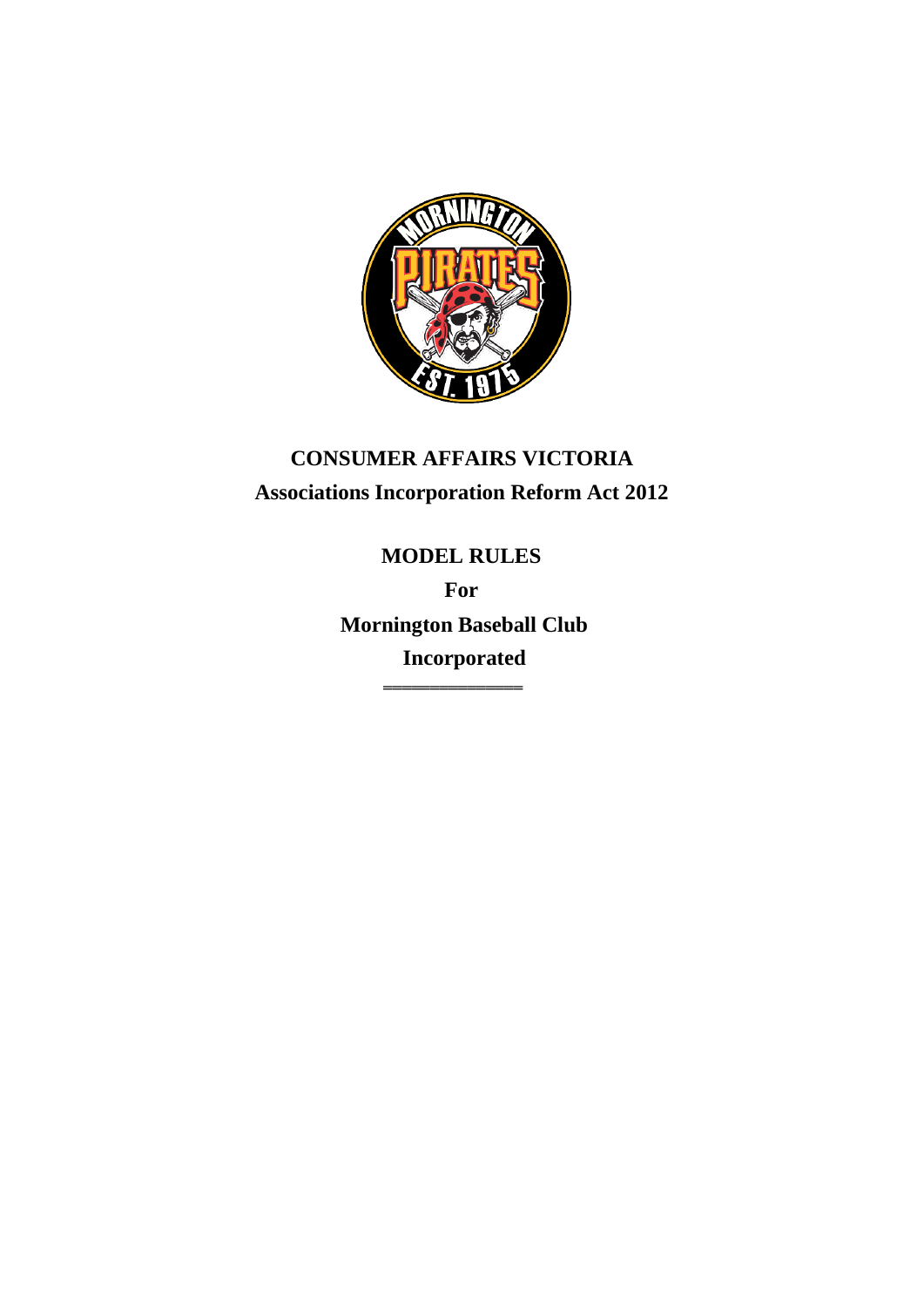# **TABLE OF PROVISIONS**

#### *Regulation*

#### **PART 1—PRELIMINARY**

- Name
- Purposes
- Financial year
- Definitions

#### **PART 2—POWERS OF ASSOCIATION**

- Powers of Association
- Not for profit organisation

#### **PART 3—MEMBERS, DISCIPLINARY PROCEDURES AND GRIEVANCES4**

#### **Division 1—Membership**

- 7 Minimum number of members<br>8 Who is eligible to be a member
- Who is eligible to be a member
- Application for membership
- Consideration of application
- New membership
- Annual subscription and fee on joining
- General rights of members
- Associate members
- Rights not transferable
- Ceasing membership
- Resigning as a member
- Register of members

#### **Division 2—Disciplinary action**

- Grounds for taking disciplinary action
- Disciplinary subcommittee
- Notice to member
- Decision of subcommittee
- Appeal rights
- Conduct of disciplinary appeal meeting
- **Division 3—Grievance procedure** 
	- Application 9
	- Parties must attempt to resolve the dispute 9
	- 27 Appointment of mediator 9
	- 28 Mediation process 10
	- Failure to resolve dispute by mediation 10

#### **PART 4—GENERAL MEETINGS OF THE ASSOCIATION**

- Annual general meetings
- Special general meetings
- Special general meeting held at request of members
- Notice of general meetings
- Proxies
- Use of technology
- Quorum at general meetings
- Adjournment of general meeting
- Voting at general meeting
- Special resolutions
- Determining whether resolution carried
- Minutes of general meeting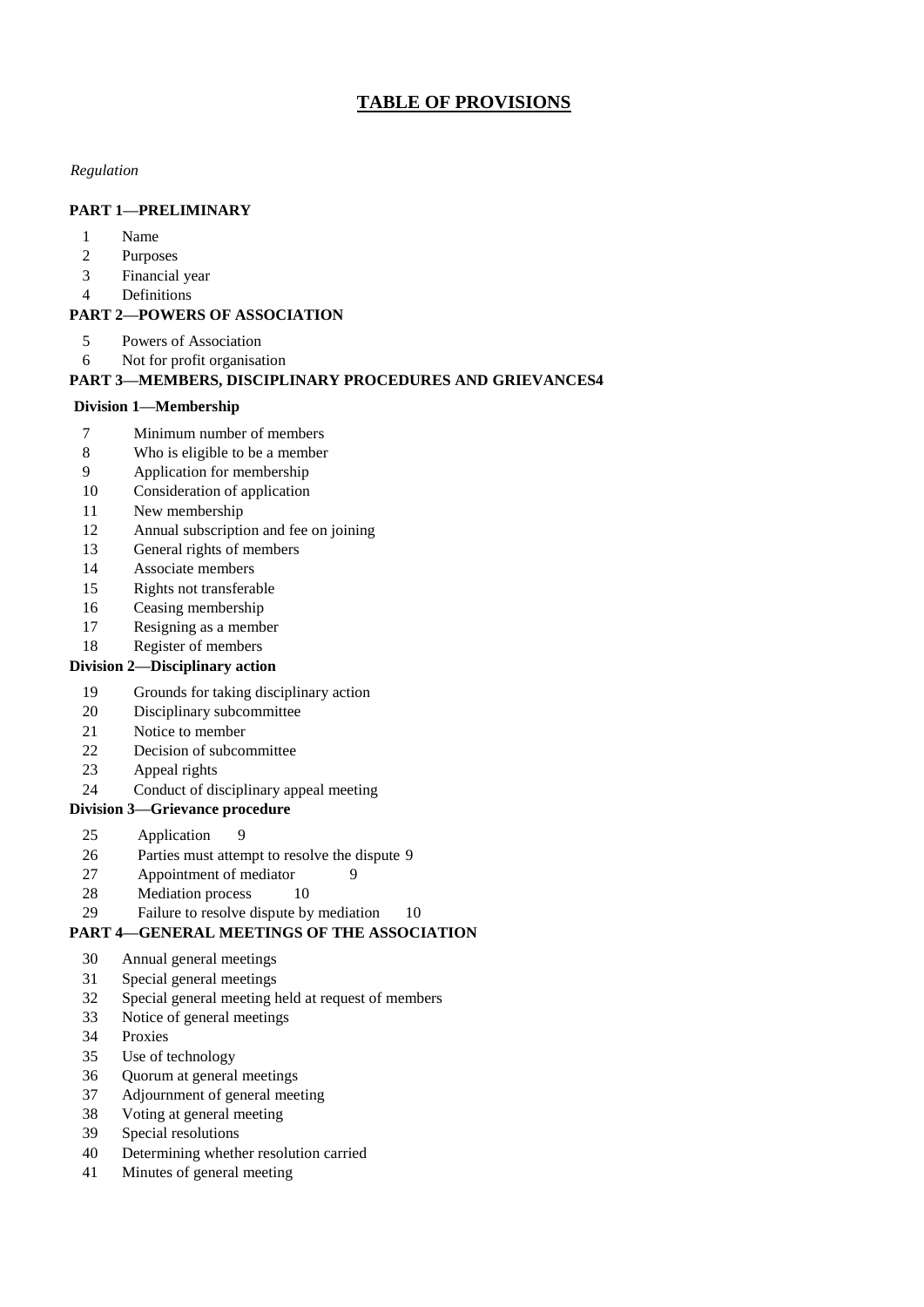#### **PART 5—COMMITTEE**

#### **Division 1—Powers of Committee**

- Role and powers
- Delegation

#### **Division 2—Composition of Committee and duties of members**

- Composition of Committee
- General Duties
- President and Vice-President
- Secretary
- Treasurer

#### **Division 3—Election of Committee members and tenure of office**

- Who is eligible to be a Committee member
- 50 Positions to be declared vacant<br>51 Nominations
- **Nominations**
- Election of President Etc.
- Election of ordinary members
- Ballot
- Term of office
- Vacation of office
- Filling casual vacancies

#### **Division 4—Meetings of Committee**

- Meetings of Committee
- Notice of meetings
- Urgent meetings
- Procedure and order of business
- Use of technology
- Quorum
- Voting
- Conflict of interest
- Minutes of meeting
- Leave of absence

#### **PART 6—FINANCIAL MATTERS**

- Source of funds
- Management of funds
- Financial records
- Financial statements

#### **PART 7—GENERAL MATTERS**

- Common seal
- Registered address
- Notice requirements
- Custody and inspection of books and records
- Winding up and cancellation
- Alteration of Rules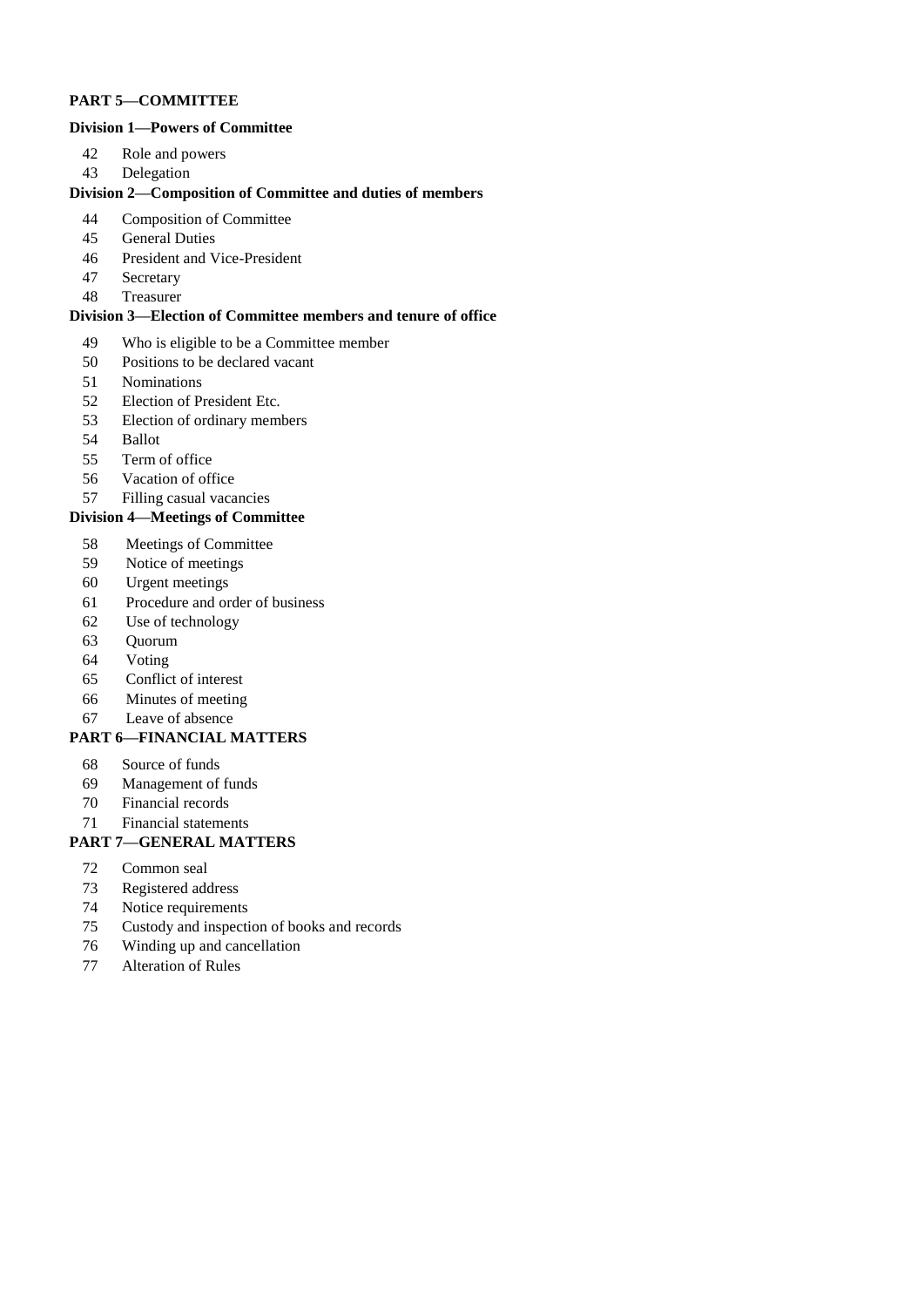### **Model Rules for an Incorporated Association**

#### **1 Name**

The name of the incorporated association is "Mornington Baseball Club Incorporated".

#### **Note**

Under section 23 of the Act, the name of the association and its registration number must appear on all its business documents.

### **2 Purposes**

The purposes of the association are to provide and promote the sport of baseball to the residents of the greater Mornington Peninsula through inclusion and encouragement.

### **3 Financial year**

The financial year of the Association is each period of 12 months ending on 30 September.

### **4 Definitions**

In these Rules— *absolute majority*, of the Committee, means a majority of the committee members currently holding office and entitled to vote at the time (as distinct from a majority of committee members present at a committee meeting);

*Associate member* means a member referred to in rule 14(1);

*Chairperson*, of a general meeting or committee meeting, means the person chairing the meeting as required under rule 46;

*Committee* means the Committee having management of the business of the Association;

*committee meeting* means a meeting of the Committee held in accordance with these

Rules; *committee member* means a member of the Committee elected or

appointed under

Division 3 of Part 5; *disciplinary appeal meeting* means a meeting of the members of the Association convened under rule 23(3);

**Disciplinary meeting** means a meeting of the Committee convened for the purposes of rule 22;

*Disciplinary subcommittee* means the subcommittee appointed under rule 20;

*financial year* means the 12 month period specified in rule 3;

- *general meeting* means a general meeting of the members of the Association convened in accordance with Part 4 and includes an annual general meeting, a special general meeting and a disciplinary appeal meeting;
- *Member* means a member of the Association;
- *Member entitled to vote* means a member who under rule 13(2) is entitled to vote at a general meeting;
- *Special resolution* means a resolution that requires not less than three-quarters of the members voting at a general meeting, whether in person or by proxy, to vote in favour of the resolution;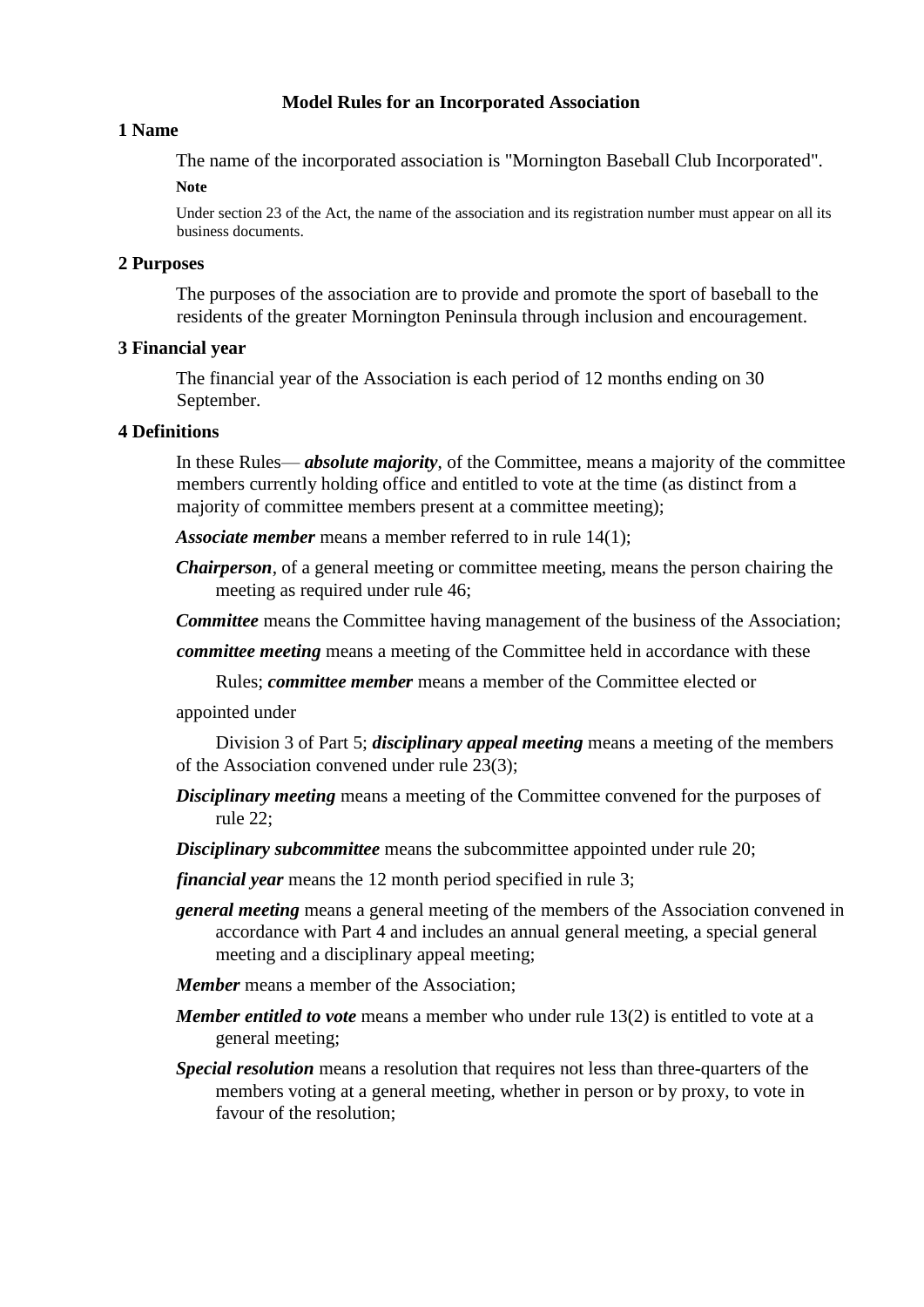*The Act* means the **Associations Incorporation Reform Act 2012** and includes any regulations made under that Act; *the Registrar* means the Registrar of Incorporated Associations.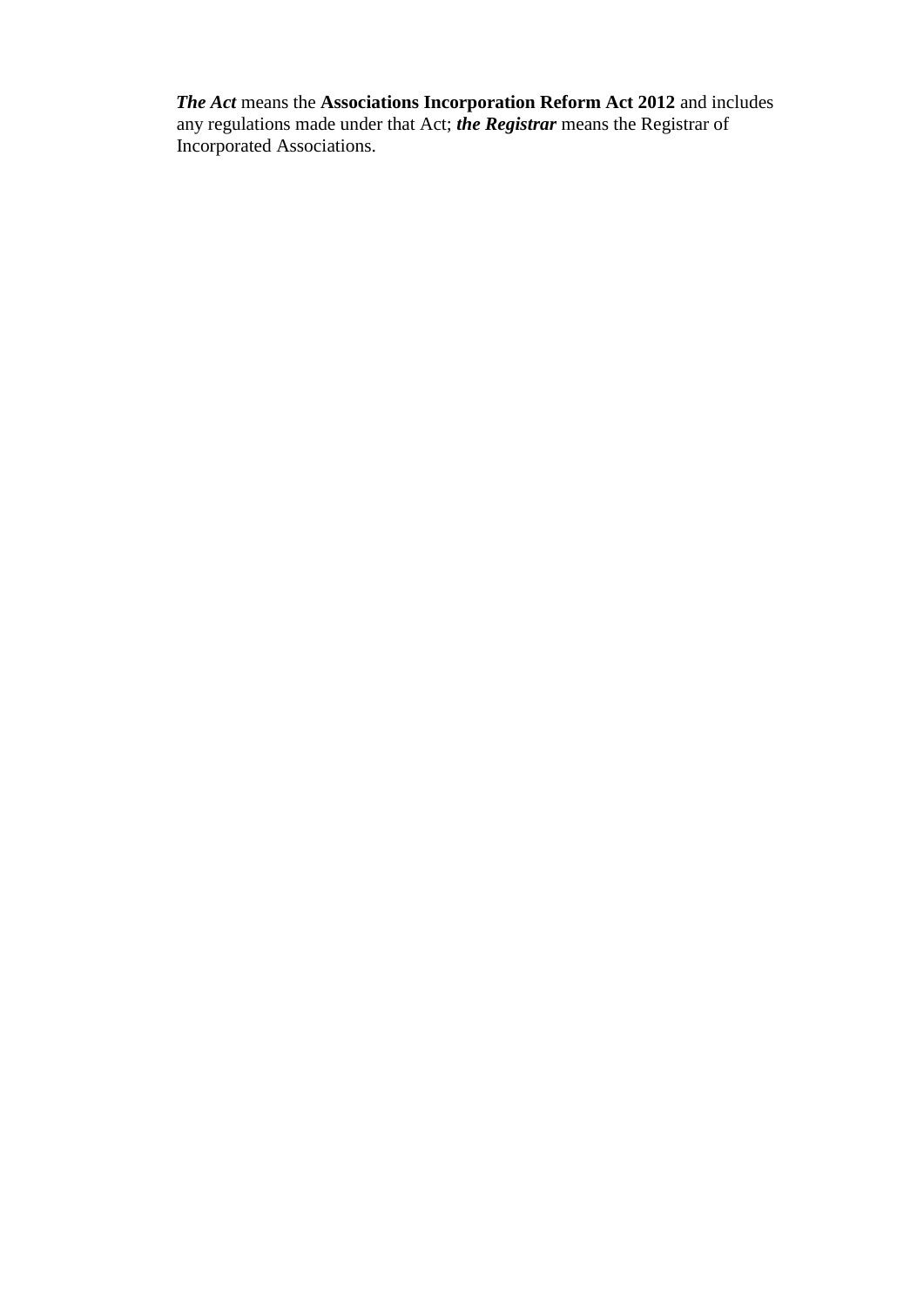#### **PART 2—POWERS OF ASSOCIATION**

#### **5 Powers of Association**

- (1) Subject to the Act, the Association has power to do all things incidental or conducive to achieve its purposes.
- (2) Without limiting sub rule (1), the Association may— (a) acquire, hold and dispose of real or

personal property;

- (b) open and operate accounts with financial institutions;
- (c) invest its money in any security in which trust monies may lawfully be invested;
- (d) raise and borrow money on any terms and in any manner as it thinks fit;
- (e) secure the repayment of money raised or borrowed, or the payment of a debt or liability;
- (f) appoint agents to transact business on its behalf;
- (g) Enter into any other contract it considers necessary or desirable.
- (3) The Association may only exercise its powers and use its income and assets (including any surplus) for its purposes.

### **6 Not for profit organisation**

- (1) The Association must not distribute any surplus, income or assets directly or indirectly to its members.
- (2) Sub rule (1) does not prevent the Association from paying a member— (a)

reimbursement for expenses properly incurred by the member; or

(b) For goods or services provided by the member—

If this is done in good faith on terms no more favourable than if the member was not a member.

#### **Note**

Section 33 of the Act provides that an incorporated association must not secure pecuniary profit for its members. Section 4 of the Act sets out in more detail the circumstances under which an incorporated association is not taken to secure pecuniary profit for its members.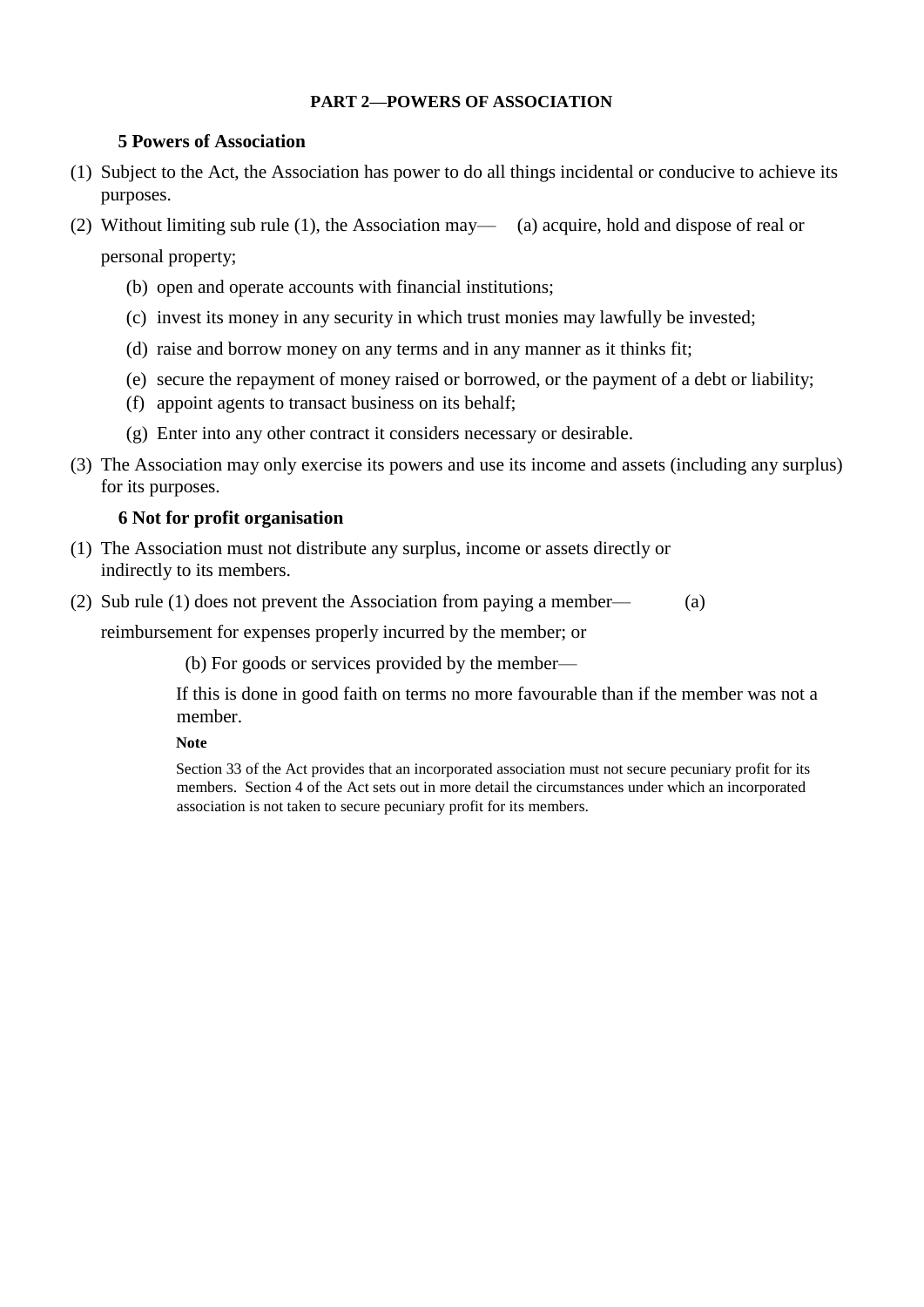### **PART 3—MEMBERS, DISCIPLINARY PROCEDURES AND GRIEVANCES**

### **Division 1—Membership 7 Minimum number of members**

The Association must have at least 5 members.

#### **8 Who is eligible to be a member**

Any person who supports the purposes of the Association is eligible for membership.

### **9 Application for membership**

- (1) To apply to become a member of the Association, a person must submit a written application to a committee member stating that the person—
	- (a) wishes to become a member of the Association; and
	- (b) Supports the purposes of the Association; and (c) agrees to comply with these Rules.
- (2) The application—
	- (a) must be signed by the applicant; and
	- (b) May be accompanied by the joining fee.

#### **Note**

The joining fee is the fee (if any) determined by the Association under rule 12(3).

### **10 Consideration of application**

- (1) As soon as practicable after an application for membership is received, the Committee must decide by resolution whether to accept or reject the application.
- (2) The Committee must notify the applicant in writing of its decision as soon as practicable after the decision is made.
- (3) If the Committee rejects the application, it must return any money accompanying the application to the applicant.
- (4) No reason need be given for the rejection of an application.

#### **11 New membership**

- (1) If an application for membership is approved by the Committee—
	- (a) the resolution to accept the membership must be recorded in the minutes of the committee meeting; and
	- (b) The Secretary must, as soon as practicable, enter the name and address of the new member, and the date of becoming a member, in the register of members.
- (2) A person becomes a member of the Association and, subject to rule 13(2), is entitled to exercise his or her rights of membership from the date, whichever is the later, on which—
	- (a) The Committee approves the person's membership;
	- (b) The person pays the joining fee.

## **12 Annual subscription and fee on joining**

- (1) At each annual general meeting, the Association must determine—
	- (a) The amount of the annual subscription (if any) for the following financial year; and (b) the date for payment of the annual subscription.
- (2) The Association may determine that a lower annual subscription is payable by associate members.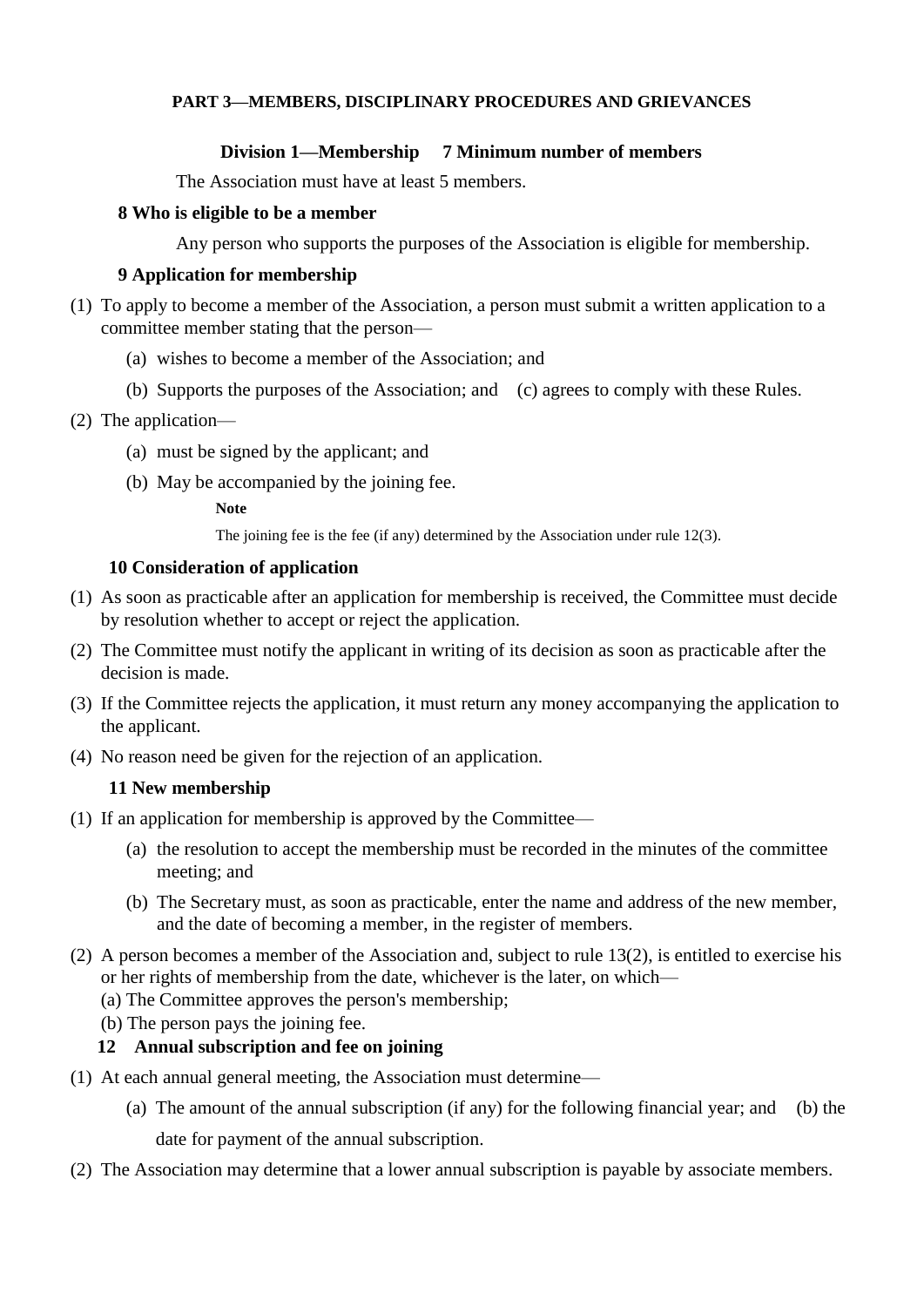- (3) The Association may determine that any new member who joins after the start of a financial year must, for that financial year, pay a fee equal to—
	- (a) the full annual subscription; or pro rata annual subscription based on the

remaining part of the financial year; or (c) a fixed amount determined from time to time by the Association.

(4) The rights of a member (including the right to vote) who has not paid the annual subscription by the due date are suspended until the subscription is paid.

#### **13 General rights of members**

- (1) A member of the Association who is entitled to vote has the right—
	- (a) to receive notice of general meetings and of proposed special resolutions in the manner and time prescribed by these Rules; and
	- (b) to submit items of business for consideration at a general meeting; and
	- (c) to attend and be heard at general meetings; and
	- (d) to vote at a general meeting; and
	- (e) to have access to the minutes of general meetings and other documents of the Association as provided under rule 75; and (f) to inspect the register of members.
- (2) A member is entitled to vote if—
	- (a) the member is a member other than an associate member; and
	- (b) more than 10 business days have passed since he or she became a member of the Association; and
	- (c) The member's membership rights are not suspended for any reason.

#### **14 Associate members**

(1) Associate members of the Association include— (a)

any members under the age of 15 years; and

(b) Any other category of member as determined by special resolution at a general meeting.

(2) An associate member must not vote but may have other rights as determined by the Committee or by resolution at a general meeting.

## **15 Rights not transferable**

The rights of a member are not transferable and end when membership ceases.

## **16 Ceasing membership**

- (1) The membership of a person ceases on resignation, expulsion or death.
- (2) If a person ceases to be a member of the Association, the Secretary must, as soon as practicable, enter the date the person ceased to be a member in the register of members.

#### **17 Resigning as a member**

(1) A member may resign by notice in writing given to the Association.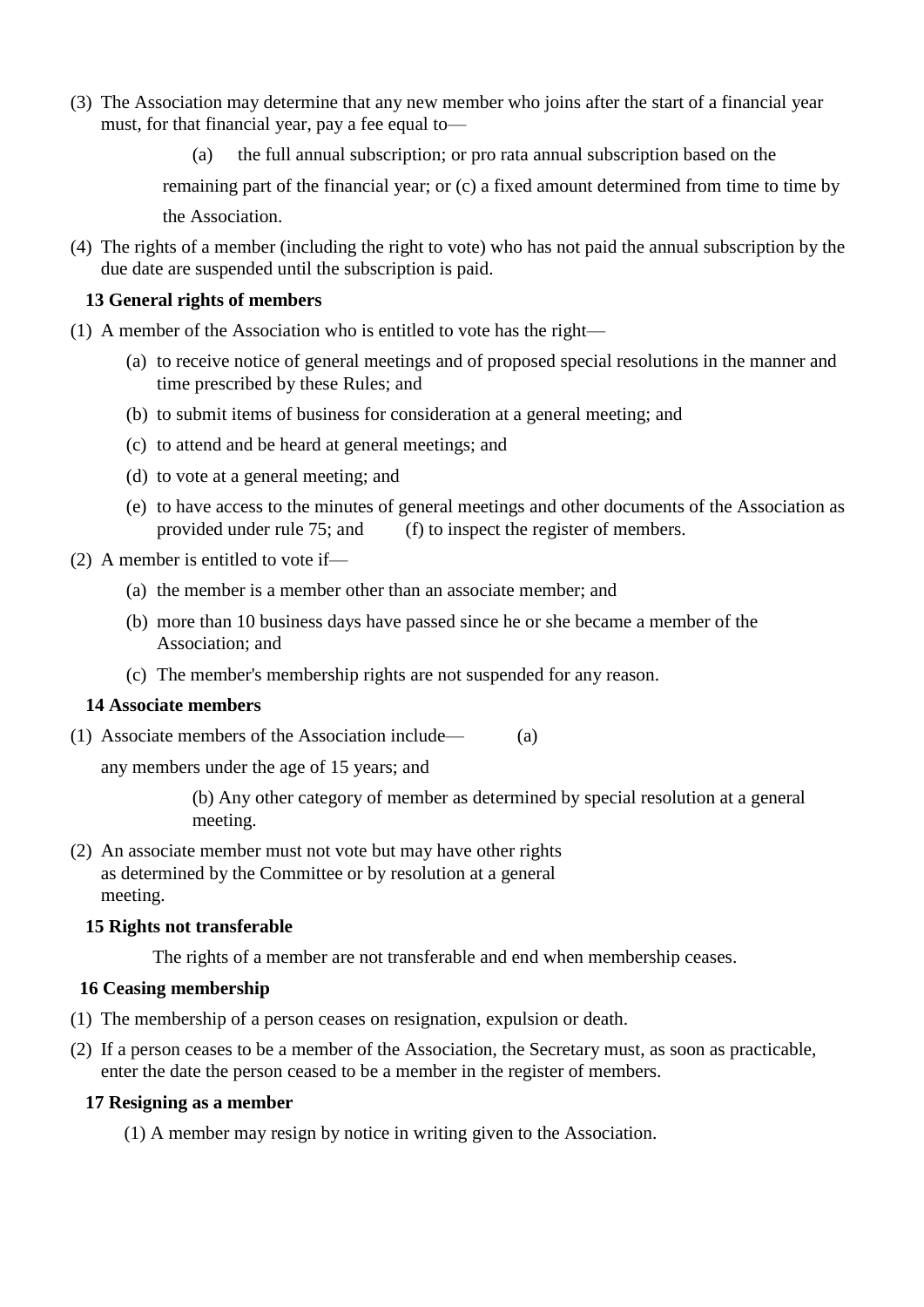#### **Note**

Rule 74(3) sets out how notice may be given to the association. It includes by post or by handing the notice to a member of the committee.

- (2) A member is taken to have resigned if—
	- (a) The member's annual subscription is more than 12 months in arrears; or

where no annual subscription is payable—

- (i) the Secretary has made a written request to the member to confirm that he or she wishes to remain a member; and
- (ii) The member has not, within 3 months after receiving that request, confirmed in writing that he or she wishes to remain a member.

#### **18 Register of members**

(1) The Secretary must keep and maintain a register of members that includes—

(a) For each current member—

- (i) the member's name;
- (ii) the address for notice last given by the member;
- (iii) the date of becoming a member;
- (iv) if the member is an associate member, a note to that effect;
- (v) Any other information determined by the Committee; and (b) for each former member, the date of ceasing to be a member.
- (2) Any member may, at a reasonable time and free of charge, inspect the register of members.

#### **Note**

Under section 59 of the Act, access to the personal information of a person recorded in the register of members may be restricted in certain circumstances. Section 58 of the Act provides that it is an offence to make improper use of information about a person obtained from the Register of Members.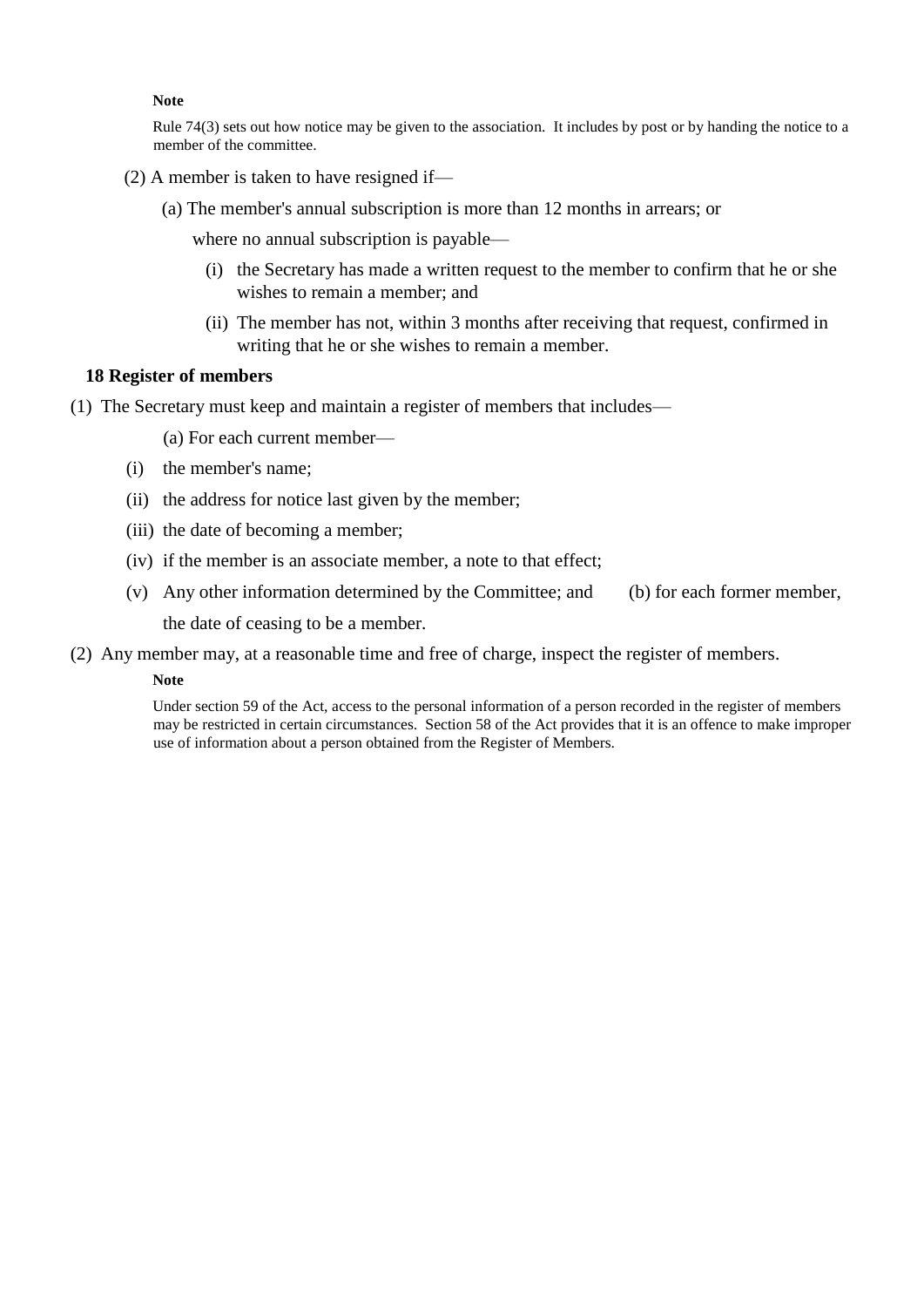# **Division 2—Disciplinary action**

### **19 Grounds for taking disciplinary action**

The Association may take disciplinary action against a member in accordance with this Division if it is determined that the member—

- (a) has failed to comply with these Rules; or
- (b) refuses to support the purposes of the Association; or
- (c) Has engaged in conduct prejudicial to the Association.

### **20 Disciplinary subcommittee**

- (1) If the Committee is satisfied that there are sufficient grounds for taking disciplinary action against a member, the Committee must appoint a disciplinary subcommittee to hear the matter and determine what action, if any, to take against the member.
- (2) The members of the disciplinary subcommittee—
- (a) May be Committee members, members of the Association or anyone else; but (b) must

not be biased against, or in favour of, the member concerned.

#### **21 Notice to member**

(1) Before disciplinary action is taken against a member, the Secretary must give written notice to the member—

> (a) Stating that the Association proposes to take disciplinary action against the member; and

Stating the grounds for the proposed disciplinary action; and

- (c) specifying the date, place and time of the meeting at which the disciplinary subcommittee intends to consider the disciplinary action (the *disciplinary meeting*); and
- (d) advising the member that he or she may do one or both of the following—
	- (i) attend the disciplinary meeting and address the disciplinary subcommittee at that meeting;
	- (ii) give a written statement to the disciplinary subcommittee at any time before the disciplinary meeting; and
- (e) Setting out the member's appeal rights under rule 23.
- (2) The notice must be given no earlier than 28 days, and no later than 14 days, before the disciplinary meeting is held.

#### **22 Decision of subcommittee**

- (1) At the disciplinary meeting, the disciplinary subcommittee must—
	- (a) give the member an opportunity to be heard; and
	- (b) Consider any written statement submitted by the member.
- (2) After complying with sub rule (1), the disciplinary subcommittee may—
	- (a) take no further action against the member; or
	- (b) subject to sub rule (3)—
		- (i) reprimand the member; or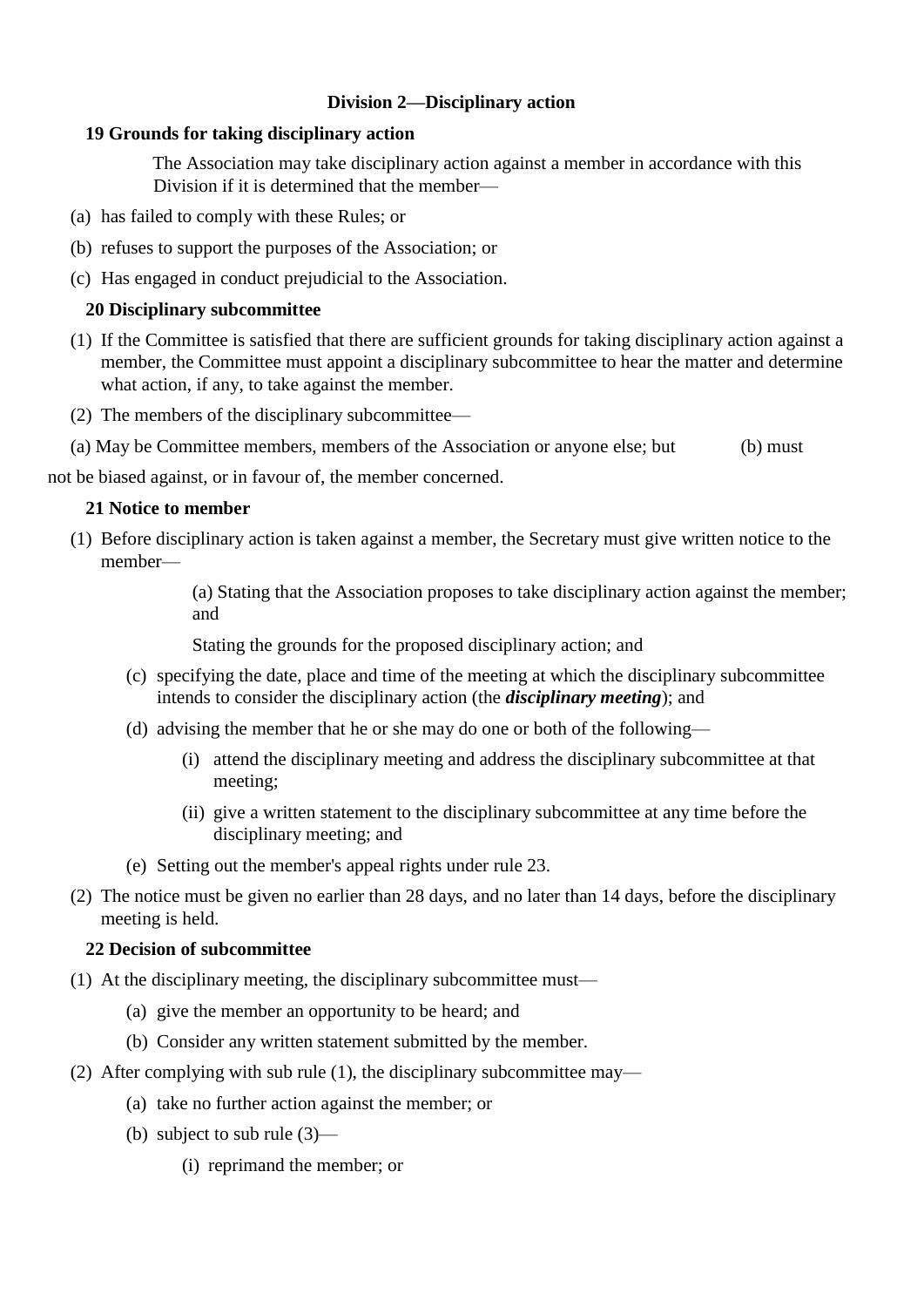(ii) Suspend the membership rights of the member for a specified period; or

(iii) expel the member from the Association.

- (3) The disciplinary subcommittee may not fine the member.
- (4) The suspension of membership rights or the expulsion of a member by the disciplinary subcommittee under this rule takes effect immediately after the vote is passed.

# **23 Appeal rights**

- (1) A person whose membership rights have been suspended or who has been expelled from the Association under rule 22 may give notice to the effect that he or she wishes to appeal against the suspension or expulsion.
- (2) The notice must be in writing and given—
	- (a) to the disciplinary subcommittee immediately after the vote to suspend or expel the person is taken; or
	- (b) To the Secretary not later than 48 hours after the vote.
- (3) If a person has given notice under sub rule (2), a disciplinary appeal meeting must be convened by the Committee as soon as practicable, but in any event not later than 21 days, after the notice is received.
- (4) Notice of the disciplinary appeal meeting must be given to each member of the Association who is entitled to vote as soon as practicable and must—
	- (a) specify the date, time and place of the meeting; and

(b) state—

- (i) the name of the person against whom the disciplinary action has been taken; and
- (ii) the grounds for taking that action; and
- (iii) That at the disciplinary appeal meeting the members present must vote on whether the decision to suspend or expel the person should be upheld or revoked.

## **24 Conduct of disciplinary appeal meeting**

- (1) At a disciplinary appeal meeting—
	- (a) no business other than the question of the appeal may be conducted; and
	- (b) the Committee must state the grounds for suspending or expelling the member and the reasons for taking that action; and
	- (c) The person whose membership has been suspended or who has been expelled must be given an opportunity to be heard.
- (2) After complying with sub rule (1), the members present and entitled to vote at the meeting must vote by secret ballot on the question of whether the decision to suspend or expel the person should be upheld or revoked.
- (3) A member may not vote by proxy at the meeting.
- (4) The decision is upheld if not less than three quarters of the members voting at the meeting vote in favour of the decision.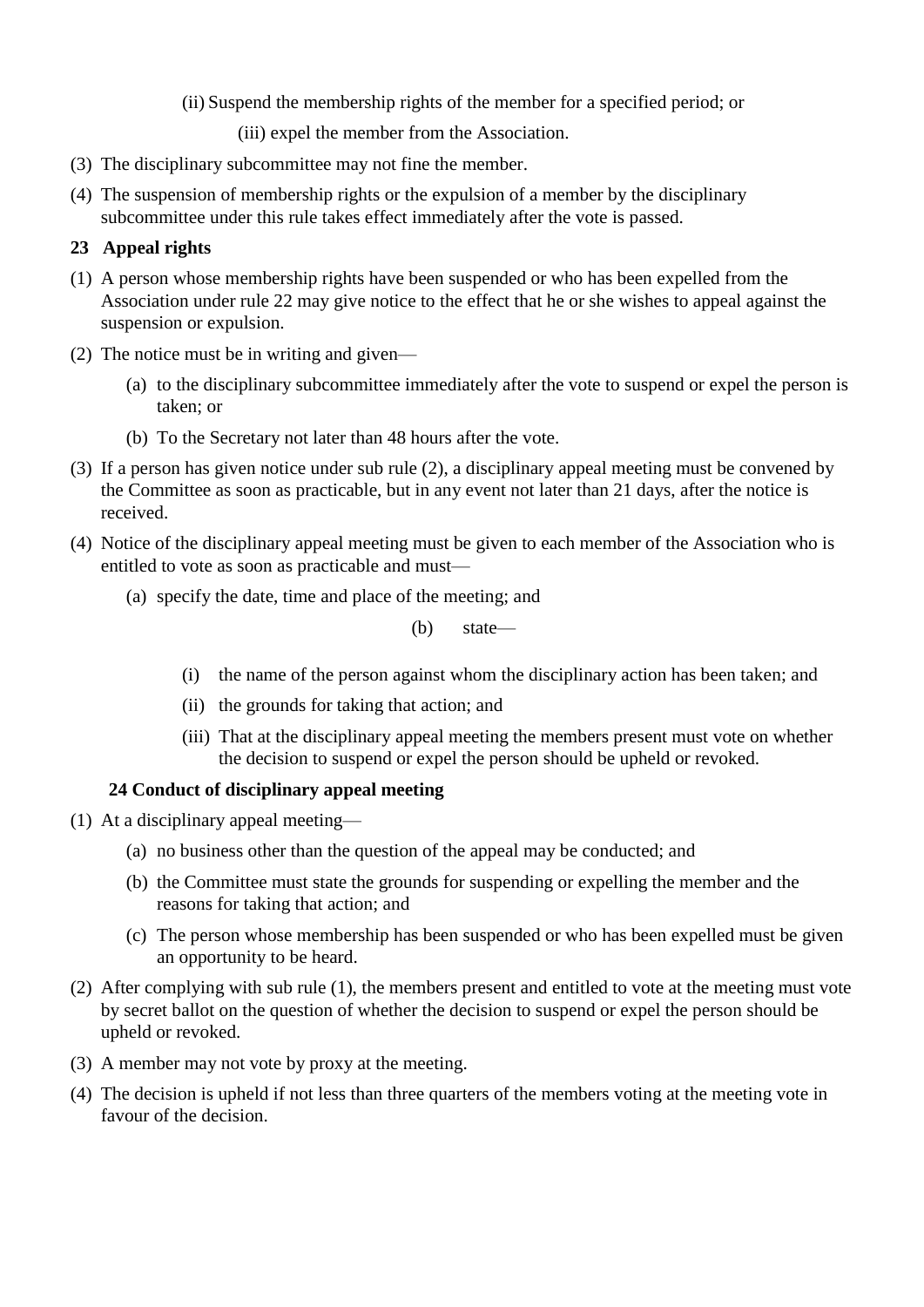# **Division 3—Grievance procedure**

# **25 Application**

- (1) The grievance procedure set out in this Division applies to disputes under these Rules between—
	- (a) a member and another member;
	- (b) a member and the Committee;
	- (c) A member and the Association.
- (2) A member must not initiate a grievance procedure in relation to a matter that is the subject of a disciplinary procedure until the disciplinary procedure has been completed.

# **26 Parties must attempt to resolve the dispute**

The parties to a dispute must attempt to resolve the dispute between themselves within 14 days of the dispute coming to the attention of each party.

# **27 Appointment of mediator**

- (1) If the parties to a dispute are unable to resolve the dispute between themselves within the time required by rule 26, the parties must within 10 days—
	- (a) notify the Committee of the dispute; and
	- (b) agree to or request the appointment of a mediator; and
	- (c) Attempt in good faith to settle the dispute by mediation.
- (2) The mediator must be—
	- (a) a person chosen by agreement between the parties; or
	- (b) in the absence of agreement—
		- (i) if the dispute is between a member and another member—a person appointed by the Committee; or
		- (ii) if the dispute is between a member and the Committee or the Association— A person appointed or employed by the Dispute Settlement Centre of Victoria.
- (3) A mediator appointed by the Committee may be a member or former member of the Association but in any case must not be a person who—
	- (a) has a personal interest in the dispute; or
	- (b) Is biased in favour of or against any party.

## **28 Mediation process**

- (1) The mediator to the dispute, in conducting the mediation, must—
	- (a) give each party every opportunity to be heard; and
	- (b) allow due consideration by all parties of any written statement submitted by any party; and
	- (c) Ensure that natural justice is accorded to the parties throughout the mediation process.
- (2) The mediator must not determine the dispute.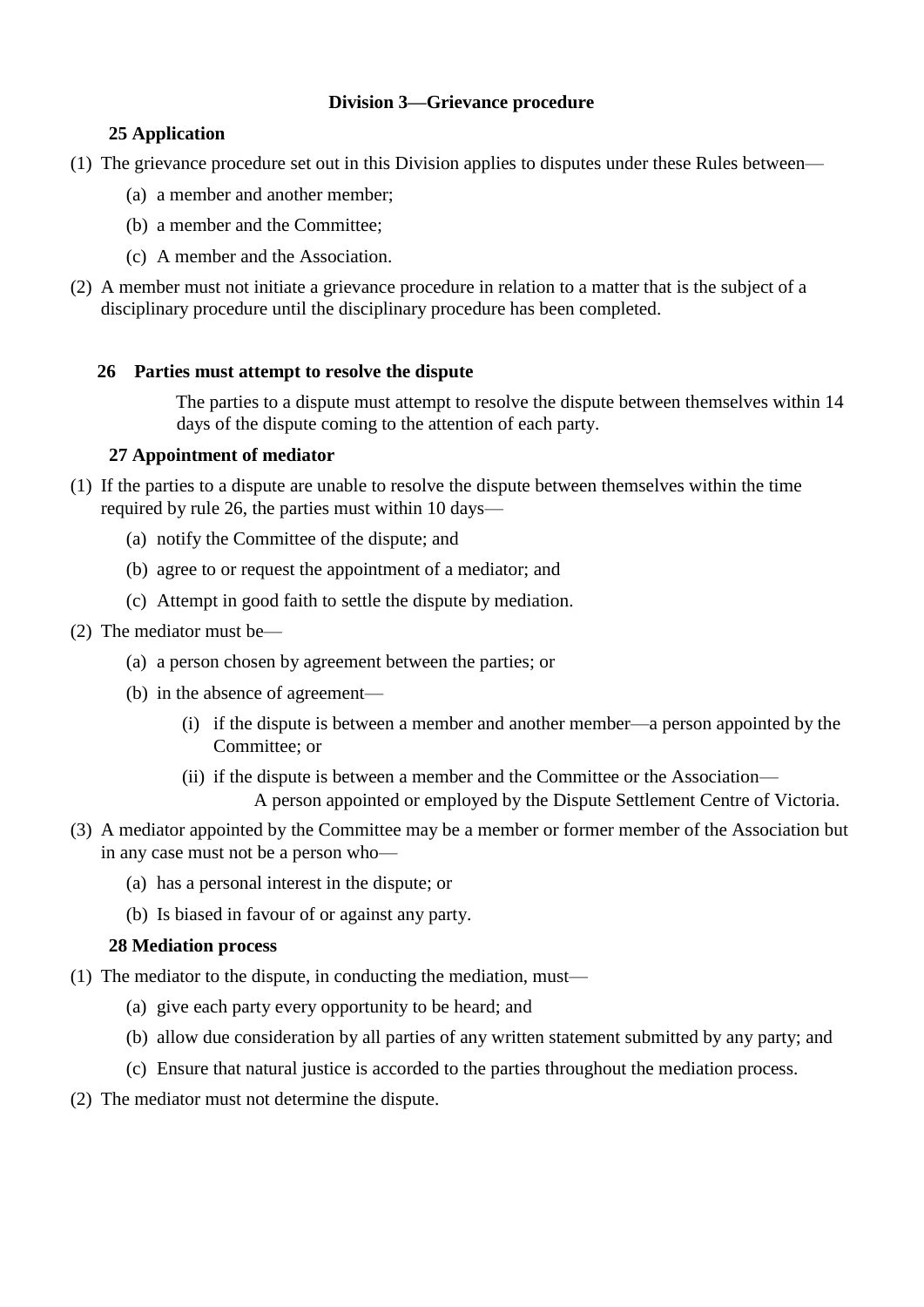# **29 Failure to resolve dispute by mediation**

If the mediation process does not resolve the dispute, the parties may seek to resolve the dispute in accordance with the Act or otherwise at law.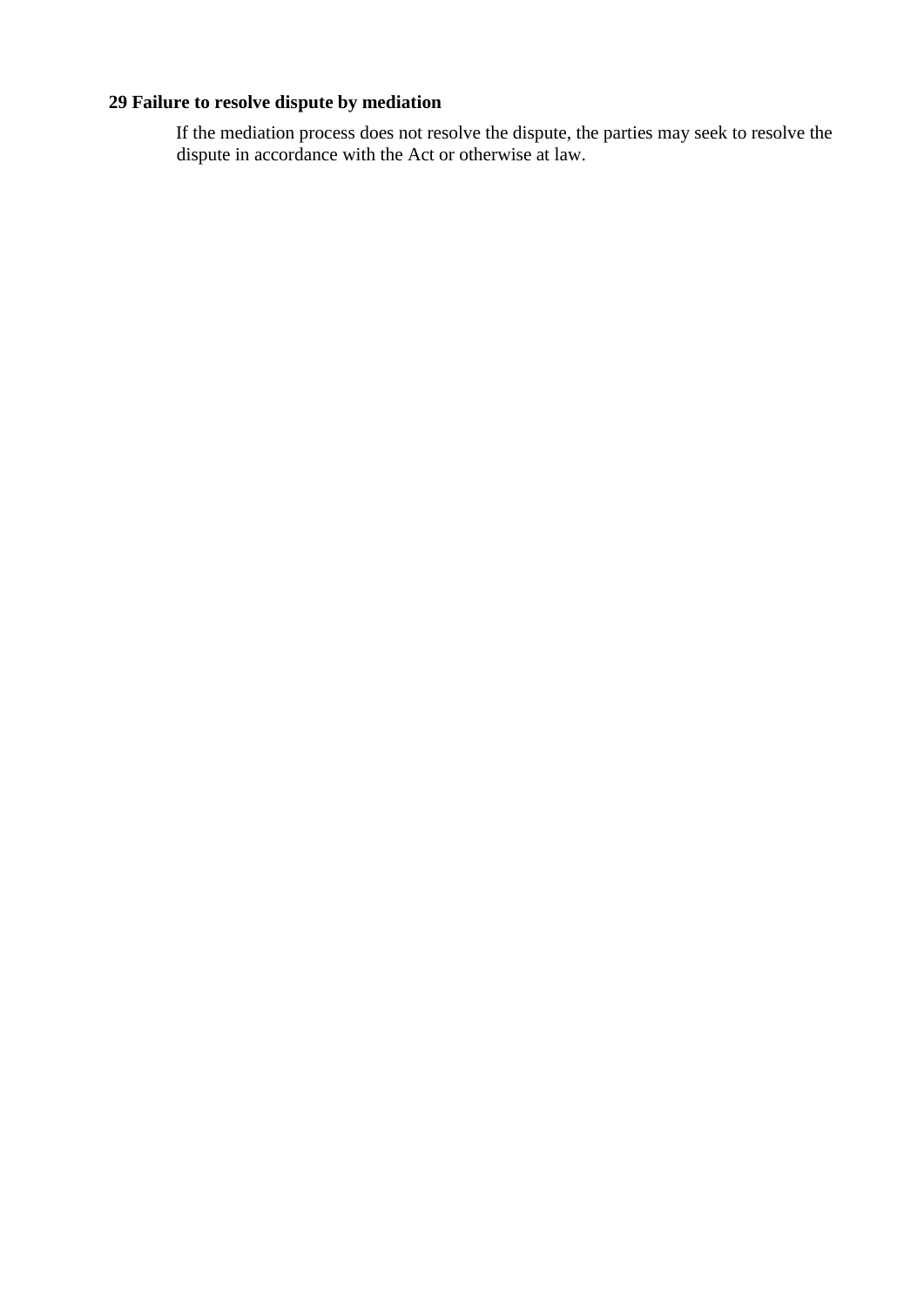### **PART 4—GENERAL MEETINGS OF THE ASSOCIATION**

### **30 Annual general meetings**

- (1) The Committee must convene an annual general meeting of the Association to be held within 5 months after the end of each financial year.
- (2) Despite sub rule (1), the Association may hold its first annual general meeting at any time within 18 months after its incorporation.
- (3) The Committee may determine the date, time and place of the annual general meeting.
- (4) The ordinary business of the annual general meeting is as follows—
	- (a) to confirm the minutes of the previous annual general meeting and of any special general meeting held since then;
	- (b) to receive and consider—
		- (i) the annual report of the Committee on the activities of the Association during the preceding financial year; and
		- (ii) the financial statements of the Association for the preceding financial year submitted by the Committee in accordance with Part 7 of the Act;
	- (c) to elect the members of the Committee;
	- (d) To confirm or vary the amounts (if any) of the annual subscription and joining fee.
- (5) The annual general meeting may also conduct any other business of which notice has been given in accordance with these Rules.

#### **31 Special general meetings**

- (1) Any general meeting of the Association, other than an annual general meeting or a disciplinary appeal meeting, is a special general meeting.
- (2) The Committee may convene a special general meeting whenever it thinks fit.
- (3) No business other than that set out in the notice under rule 33 may be conducted at the meeting.

#### **Note**

General business may be considered at the meeting if it is included as an item for consideration in the notice under rule 33 and the majority of members at the meeting agree.

## **32 Special general meeting held at request of members**

- (1) The Committee must convene a special general meeting if a request to do so is made in accordance with sub rule (2) by at least 10% of the total number of members.
- (2) A request for a special general meeting must—
	- (a) be in writing; and
	- (b) state the business to be considered at the meeting and any resolutions to be proposed; and
	- (c) Include the names and signatures of the members requesting the meeting; and (d) be given to the Secretary.
- (3) If the Committee does not convene a special general meeting within one month after the date on which the request is made, the members making the request (or any of them) may convene the special general meeting.
- (4) A special general meeting convened by members under sub rule (3)—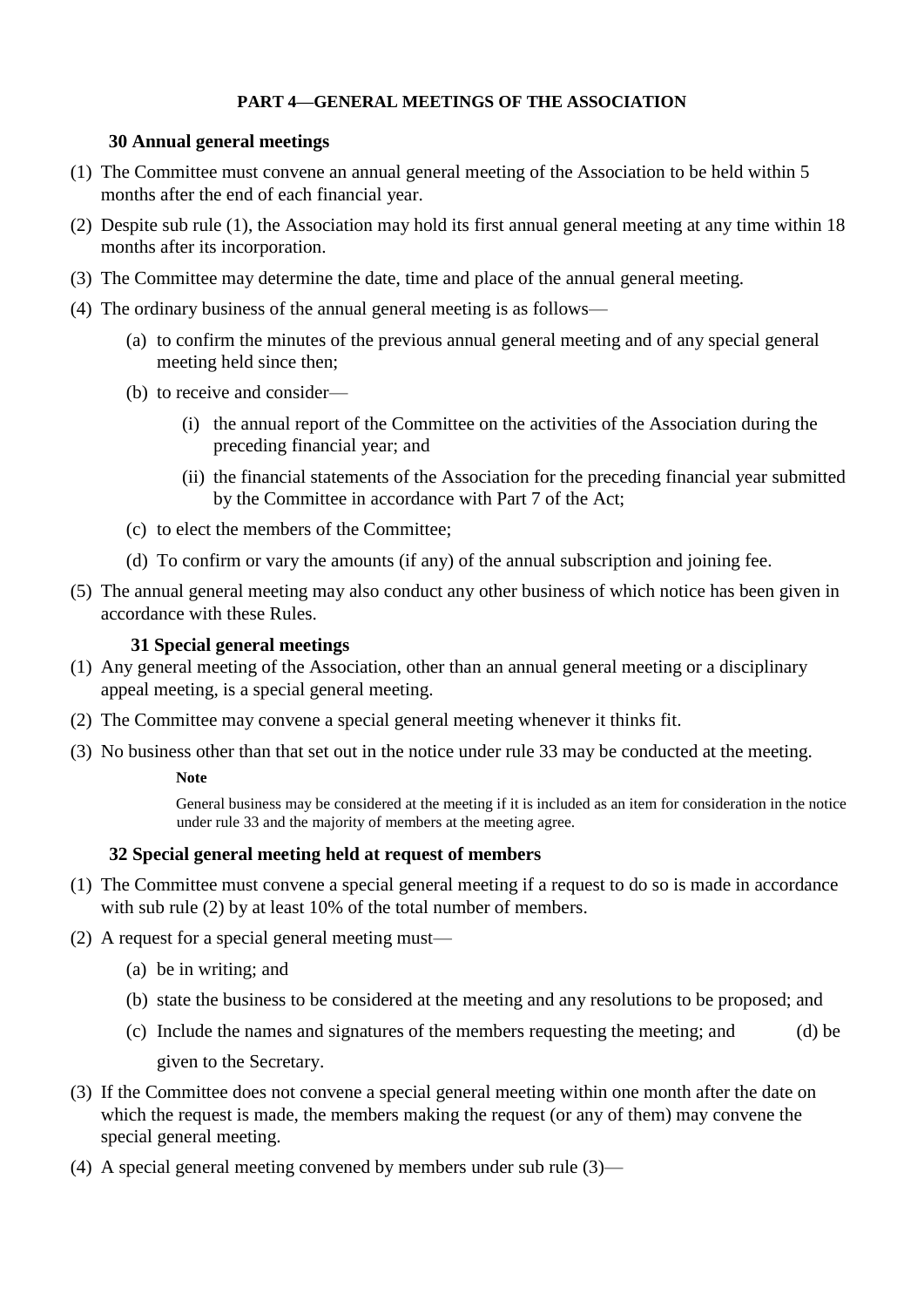- (a) must be held within 3 months after the date on which the original request was made; and
- (b) May only consider the business stated in that request.
- (5) The Association must reimburse all reasonable expenses incurred by the members convening a special general meeting under sub rule (3).

### **33 Notice of general meetings**

- (1) The Secretary (or, in the case of a special general meeting convened under rule 32(3), the members convening the meeting) must give to each member of the Association—
	- (a) at least 21 days' notice of a general meeting if a special resolution is to be proposed at the meeting; or
	- (b) At least 14 days' notice of a general meeting in any other case.
- (2) The notice must—
	- (a) specify the date, time and place of the meeting; and
	- (b) indicate the general nature of each item of business to be considered at the meeting; and
	- (c) if a special resolution is to be proposed—
		- (i) State in full the proposed resolution; and
		- (ii) State the intention to propose the resolution as a special resolution; and
- (d) comply with rule 34(5).
- (3) This rule does not apply to a disciplinary appeal meeting.

Note: Rule 23(4) sets out the requirements for notice of a disciplinary appeal meeting.

#### **34 Proxies**

- (1) A member may appoint another member as his or her proxy to vote and speak on his or her behalf at a general meeting other than at a disciplinary appeal meeting.
- (2) The appointment of a proxy must be in writing and signed by the member making the appointment.
- (3) The member appointing the proxy may give specific directions as to how the proxy is to vote on his or her behalf, otherwise the proxy may vote on behalf of the member in any matter as he or she sees fit.
- (4) If the Committee has approved a form for the appointment of a proxy, the member may use any other form that clearly identifies the person appointed as the member's proxy and that has been signed by the member.
- (5) Notice of a general meeting given to a member under rule 33 must—
	- (a) state that the member may appoint another member as a proxy for the meeting; and
	- (b) Include a copy of any form that the Committee has approved for the appointment of a proxy.
- (6) A form appointing a proxy must be given to the Chairperson of the meeting before or at the commencement of the meeting.
- (7) A form appointing a proxy sent by post or electronically is of no effect unless it is received by the Association no later than 24 hours before the commencement of the meeting.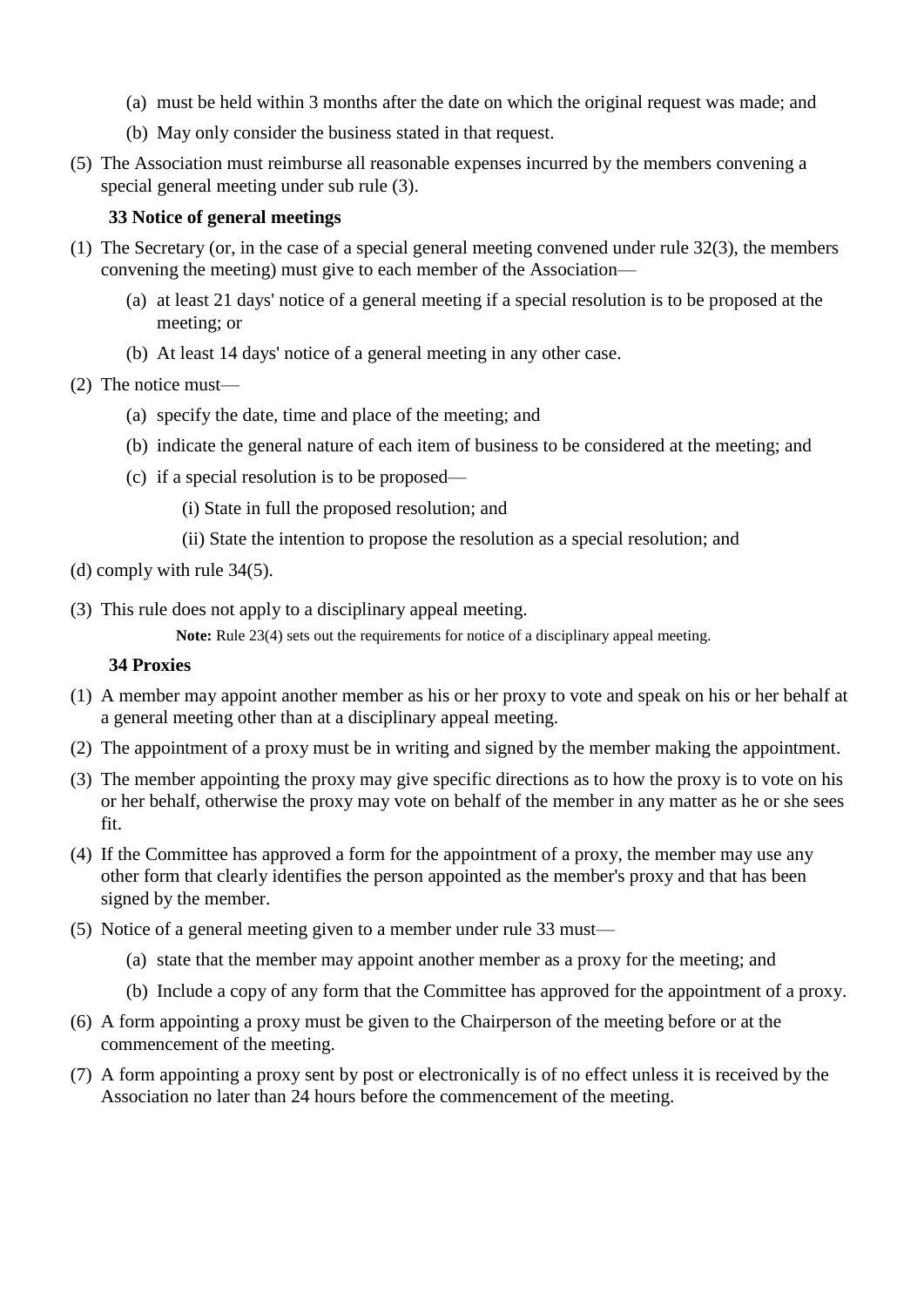# **35 Use of technology**

- (1) A member not physically present at a general meeting may be permitted to participate in the meeting by the use of technology that allows that member and the members present at the meeting to clearly and simultaneously communicate with each other.
- (2) For the purposes of this Part, a member participating in a general meeting as permitted under sub rule (1) is taken to be present at the meeting and, if the member votes at the meeting, is taken to have voted in person.

## **36 Quorum at general meetings**

- (1) No business may be conducted at a general meeting unless a quorum of members is present.
- (2) The quorum for a general meeting is the presence (physically, by proxy or as allowed under rule 35) of 10% of the members entitled to vote.
- (3) If a quorum is not present within 30 minutes after the notified commencement time of a general meeting—

(a) In the case of a meeting convened by, or at the request of, members under rule 32— the meeting must be dissolved;

**Note** 

If a meeting convened by, or at the request of, members is dissolved under this sub rule, the business that was to have been considered at the meeting is taken to have been dealt with. If members wish to have the business reconsidered at another special meeting, the members must make a new request under rule 32.

- (b) In any other case—
- (i) the meeting must be adjourned to a date not more than 21 days after the adjournment; and
- (ii) Notice of the date, time and place to which the meeting is adjourned must be given at the meeting and confirmed by written notice given to all members as soon as practicable after the meeting.

(4) If a quorum is not present within 30 minutes after the time to which a general meeting has been adjourned under sub rule (3)(b), the members present at the meeting (if not fewer than 3) may proceed with the business of the meeting as if a quorum were present.

## **37 Adjournment of general meeting**

- (1) The Chairperson of a general meeting at which a quorum is present may, with the consent of a majority of members present at the meeting, adjourn the meeting to another time at the same place or at another place.
- (2) Without limiting sub rule (1), a meeting may be adjourned— (a) if there is

insufficient time to deal with the business at hand; or

(b) To give the members more time to consider an item of business.

#### **Example**

The members may wish to have more time to examine the financial statements submitted by the Committee at an annual general meeting.

- (3) No business may be conducted on the resumption of an adjourned meeting other than the business that remained unfinished when the meeting was adjourned.
- (4) Notice of the adjournment of a meeting under this rule is not required unless the meeting is adjourned for 14 days or more, in which case notice of the meeting must be given in accordance with rule 33.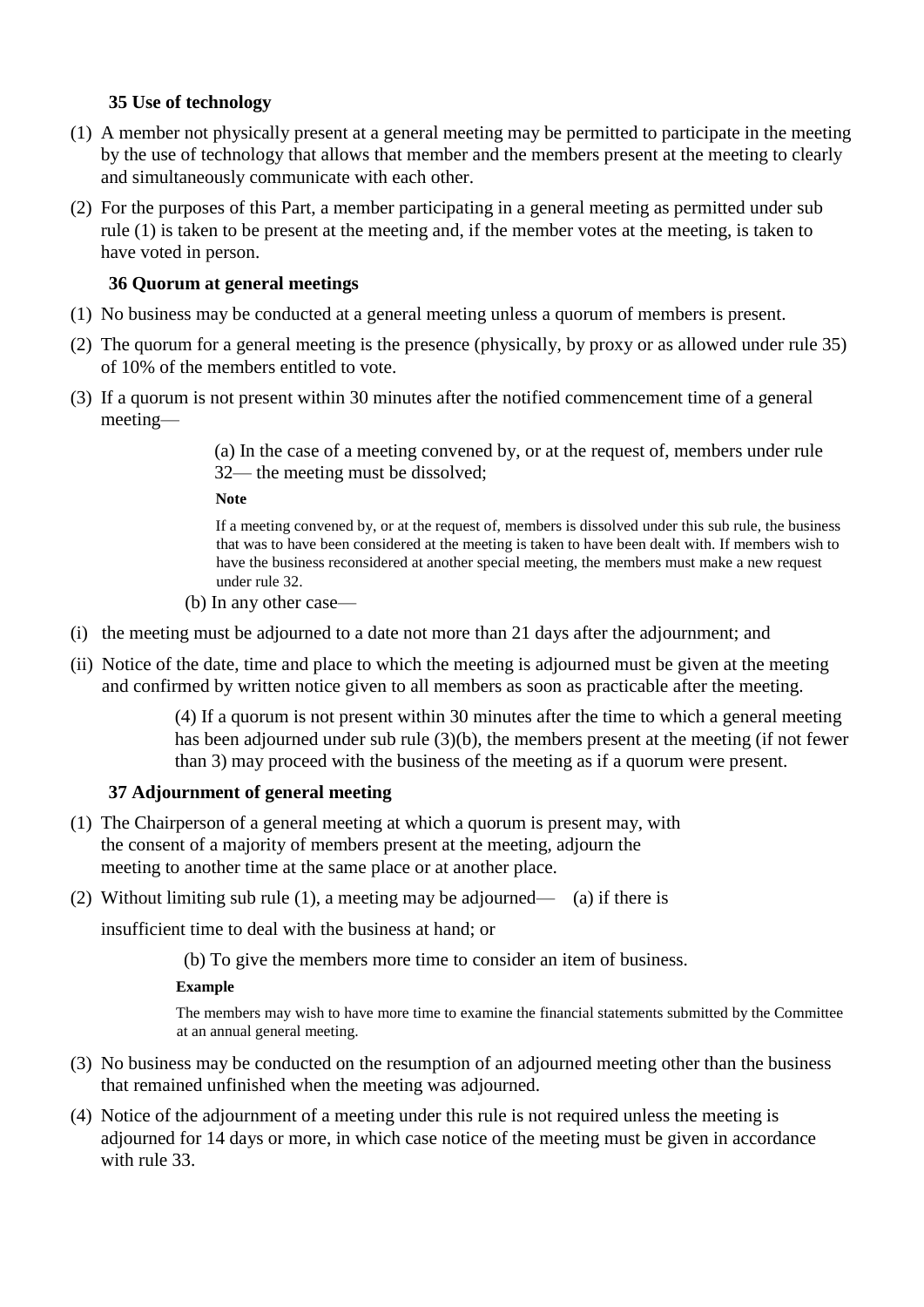### **38 Voting at general meeting**

- (1) On any question arising at a general meeting—
	- (a) subject to sub rule (3), each member who is entitled to vote has one vote; and
	- (b) members may vote personally or by proxy; and
	- (c) Except in the case of a special resolution, the question must be decided on a majority of votes.
- (2) If votes are divided equally on a question, the Chairperson of the meeting has a second or casting vote.
- (3) If the question is whether or not to confirm the minutes of a previous meeting, only members who were present at that meeting may vote.
- (4) This rule does not apply to a vote at a disciplinary appeal meeting conducted under rule 24.

### **39 Special resolutions**

A special resolution is passed if not less than three quarters of the members voting at a general meeting (whether in person or by proxy) vote in favour of the resolution. **Note** 

In addition to certain matters specified in the Act, a special resolution is required—

- (a) to remove a committee member from office ;
- (b) To alter these Rules, including changing the name or any of the purposes of the Association.

### **40 Determining whether resolution carried**

- (1) Subject to subsection (2), the Chairperson of a general meeting may, on the basis of a show of hands, declare that a resolution has been—
	- (a) carried; or
	- (b) carried unanimously; or
	- (c) carried by a particular majority; or
	- $(d)$  lost—

And an entry to that effect in the minutes of the meeting is conclusive proof of that fact.

- (2) If a poll (where votes are cast in writing) is demanded by three or more members on any question—
	- (a) the poll must be taken at the meeting in the manner determined by the Chairperson of the meeting; and
	- (b) The Chairperson must declare the result of the resolution on the basis of the poll.
- (3) A poll demanded on the election of the Chairperson or on a question of an adjournment must be taken immediately.
- (4) A poll demanded on any other question must be taken before the close of the meeting at a time determined by the Chairperson.

#### **41 Minutes of general meeting**

- (1) The Committee must ensure that minutes are taken and kept of each general meeting.
- (2) The minutes must record the business considered at the meeting, any resolution on which a vote is taken and the result of the vote.
- (3) In addition, the minutes of each annual general meeting must include—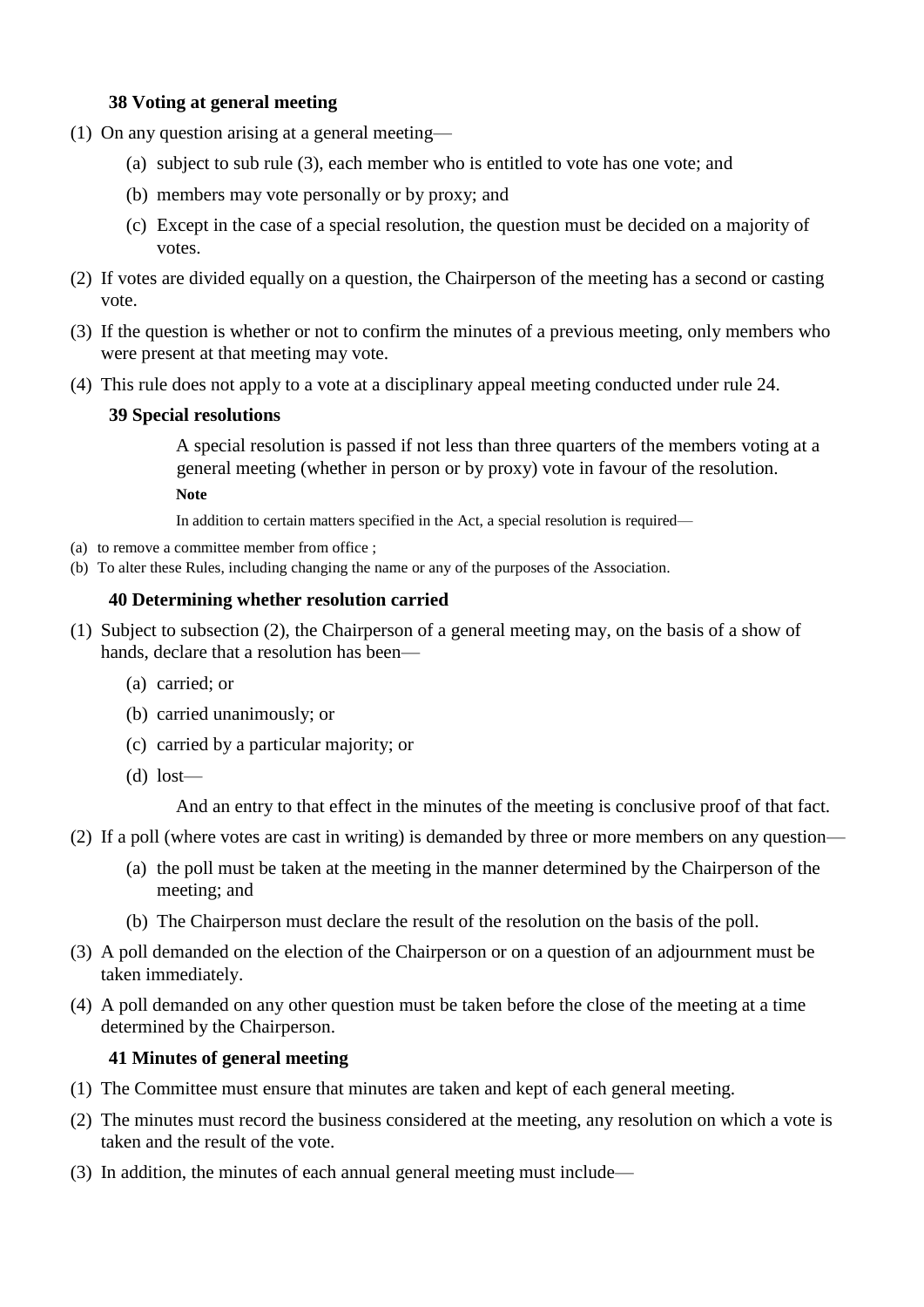- (a) the names of the members attending the meeting; and
- (b) proxy forms given to the Chairperson of the meeting under rule 34(6); and
- (c) the financial statements submitted to the members in accordance with rule  $30(4)(b)(ii)$ ; and
- (d) the certificate signed by two committee members certifying that the financial statements give a true and fair view of the financial position and performance of the Association; and
- (e) Any audited accounts and auditor's report or report of a review accompanying the financial statements that are required under the Act.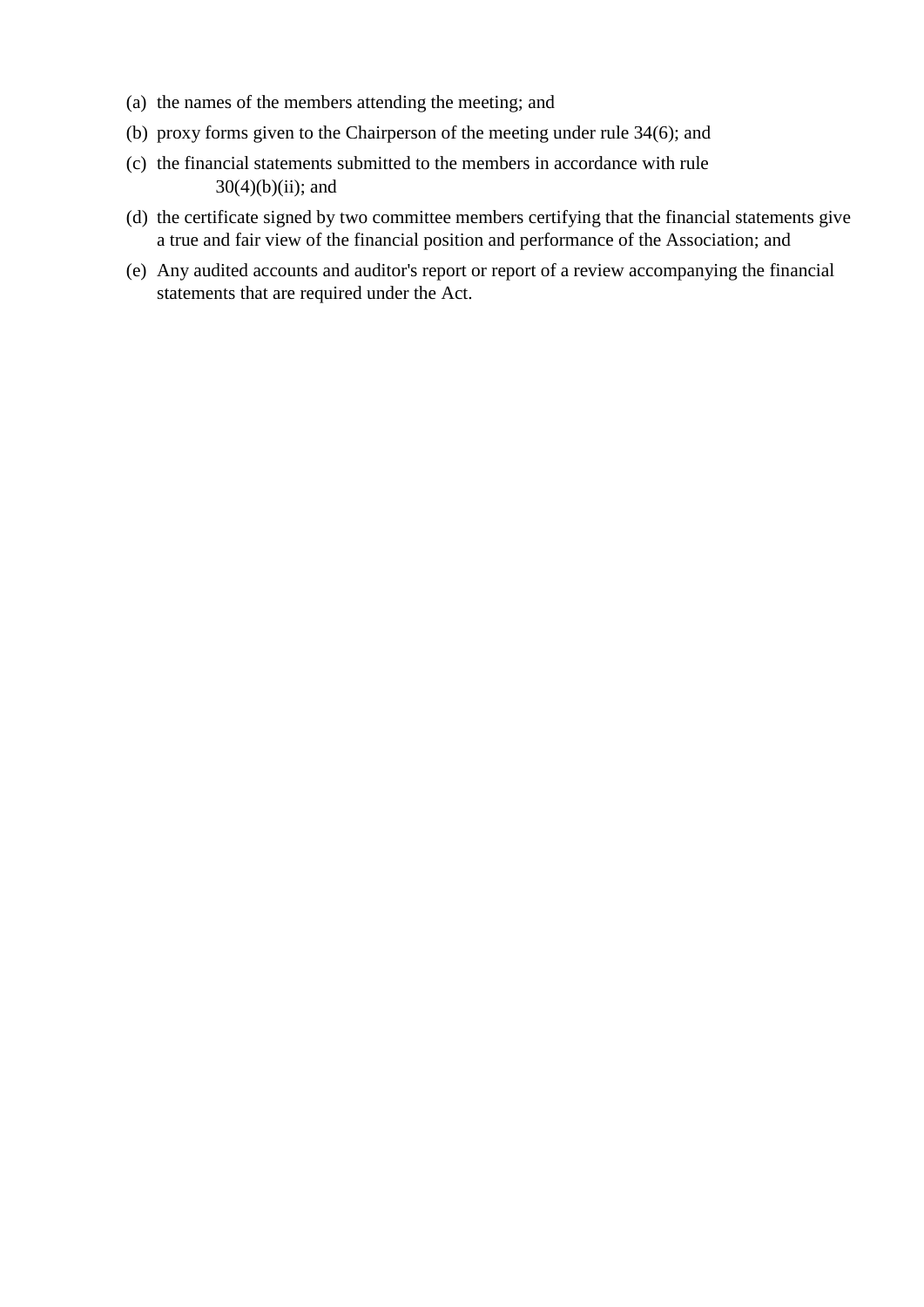### **PART 5—COMMITTEE**

### **Division 1—Powers of Committee**

### **42 Role and powers**

- (1) The business of the Association must be managed by or under the direction of a Committee.
- (2) The Committee may exercise all the powers of the Association except those powers that these Rules or the Act require to be exercised by general meetings of the members of the Association.

The Committee may—

- (a) appoint and remove staff;
- (b) Establish subcommittees consisting of members with terms of reference it considers appropriate.

## **43 Delegation**

- (1) The Committee may delegate to a member of the Committee, a subcommittee or staff, any of its powers and functions other than—
	- (a) this power of delegation; or
	- (b) A duty imposed on the Committee by the Act or any other law.
- (2) The delegation must be in writing and may be subject to the conditions and limitations the Committee considers appropriate.
- (3) The Committee may, in writing, revoke a delegation wholly or in part.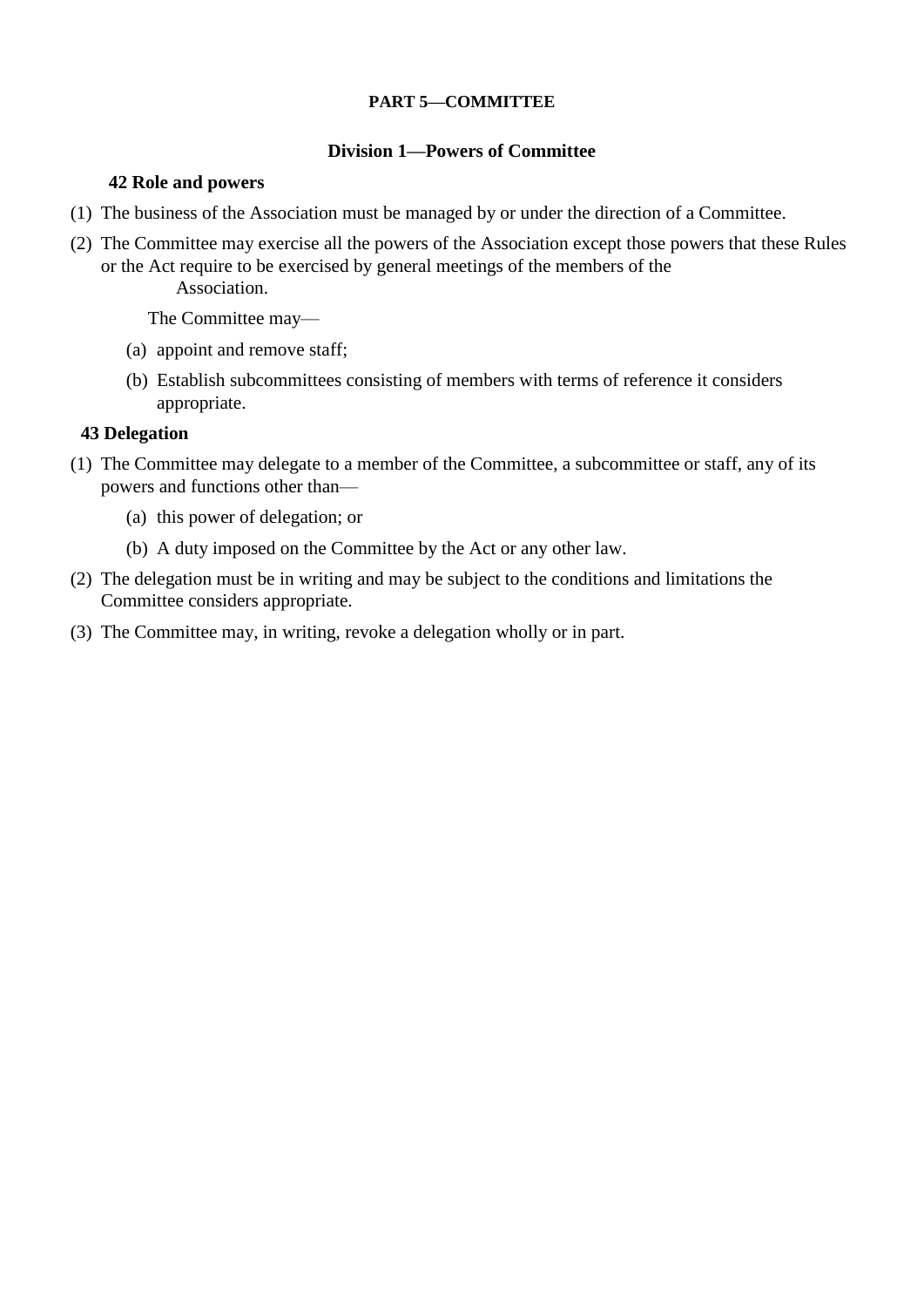# **Division 2—Composition of Committee and duties of members**

# **44 Composition of Committee**

The Committee consists of—

- (a) a President; and
- (b) a Vice-President; and
- (c) a Secretary; and
- (d) a Treasurer; and
- (e) Ordinary members (if any) elected under rule 53.

# **45 General Duties**

- (1) As soon as practicable after being elected or appointed to the Committee, each committee member must become familiar with these Rules and the Act.
- (2) The Committee is collectively responsible for ensuring that the Association complies with the Act and that individual members of the Committee comply with these Rules.
- (3) Committee members must exercise their powers and discharge their duties with reasonable care and diligence.
- (4) Committee members must exercise their powers and discharge their duties— (a) in good faith in the best interests of the Association; and (b) for a proper purpose.
- (5) Committee members and former committee members must not make improper use of—
	- (a) their position; or
	- (b) Information acquired by virtue of holding their position— so as to gain an advantage for themselves or any other person or to cause detriment to the Association.

**Note** 

See also Division 3 of Part 6 of the Act which sets out the general duties of the office holders of an incorporated association.

(6) In addition to any duties imposed by these Rules, a committee member must perform any other duties imposed from time to time by resolution at a general meeting.

## **46 President and Vice-President**

- (1) Subject to sub rule (2), the President or, in the President's absence, the Vice-President is the Chairperson for any general meetings and for any committee meetings.
- (2) If the President and the Vice-President are both absent, or are unable to preside, the Chairperson of the meeting must be—
	- (a) in the case of a general meeting—a member elected by the other members present; or
	- (b) In the case of a committee meeting—a committee member elected by the other committee members present.

## **47 Secretary**

(1) The Secretary must perform any duty or function required under the Act to be performed by the secretary of an incorporated association.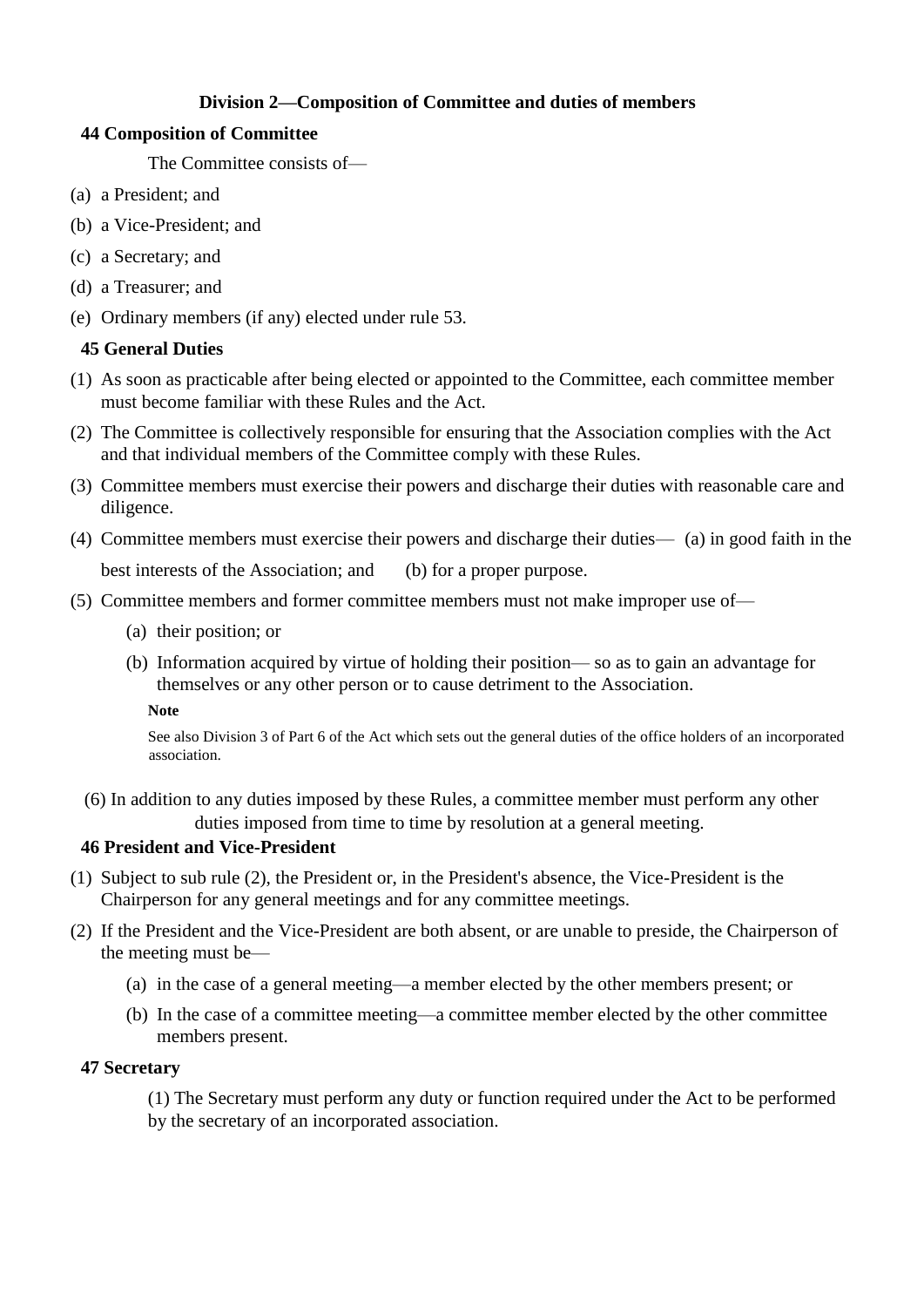#### **Example**

Under the Act, the secretary of an incorporated association is responsible for lodging documents of the association with the Registrar.

- (2) The Secretary must—
	- (a) maintain the register of members in accordance with rule 18; and
	- (b) keep custody of the common seal (if any) of the Association and, except for the financial records referred to in rule 70(3), all books, documents and securities of the Association in accordance with rules 72 and 75; and
	- (c) subject to the Act and these Rules, provide members with access to the register of members, the minutes of general meetings and other books and documents; and (d) perform any other duty or function imposed on the Secretary by these Rules.
- (3) The Secretary must give to the Registrar notice of his or her appointment within 14 days after the appointment.

#### **48 Treasurer**

- (1) The Treasurer must—
	- (a) receive all moneys paid to or received by the Association and issue receipts for those moneys in the name of the Association; and
	- (b) ensure that all moneys received are paid into the account of the Association within 5 working days after receipt; and
	- (c) make any payments authorised by the Committee or by a general meeting of the Association from the Association's funds; and
	- (d) Ensure cheques are signed by at least 2 committee members.
- (2) The Treasurer must—
	- (a) ensure that the financial records of the Association are kept in accordance with the Act; and
	- (b) Coordinate the preparation of the financial statements of the Association and their certification by the Committee prior to their submission to the annual general meeting of the Association.

The Treasurer must ensure that at least one other committee member has access to the accounts and financial records of the Association.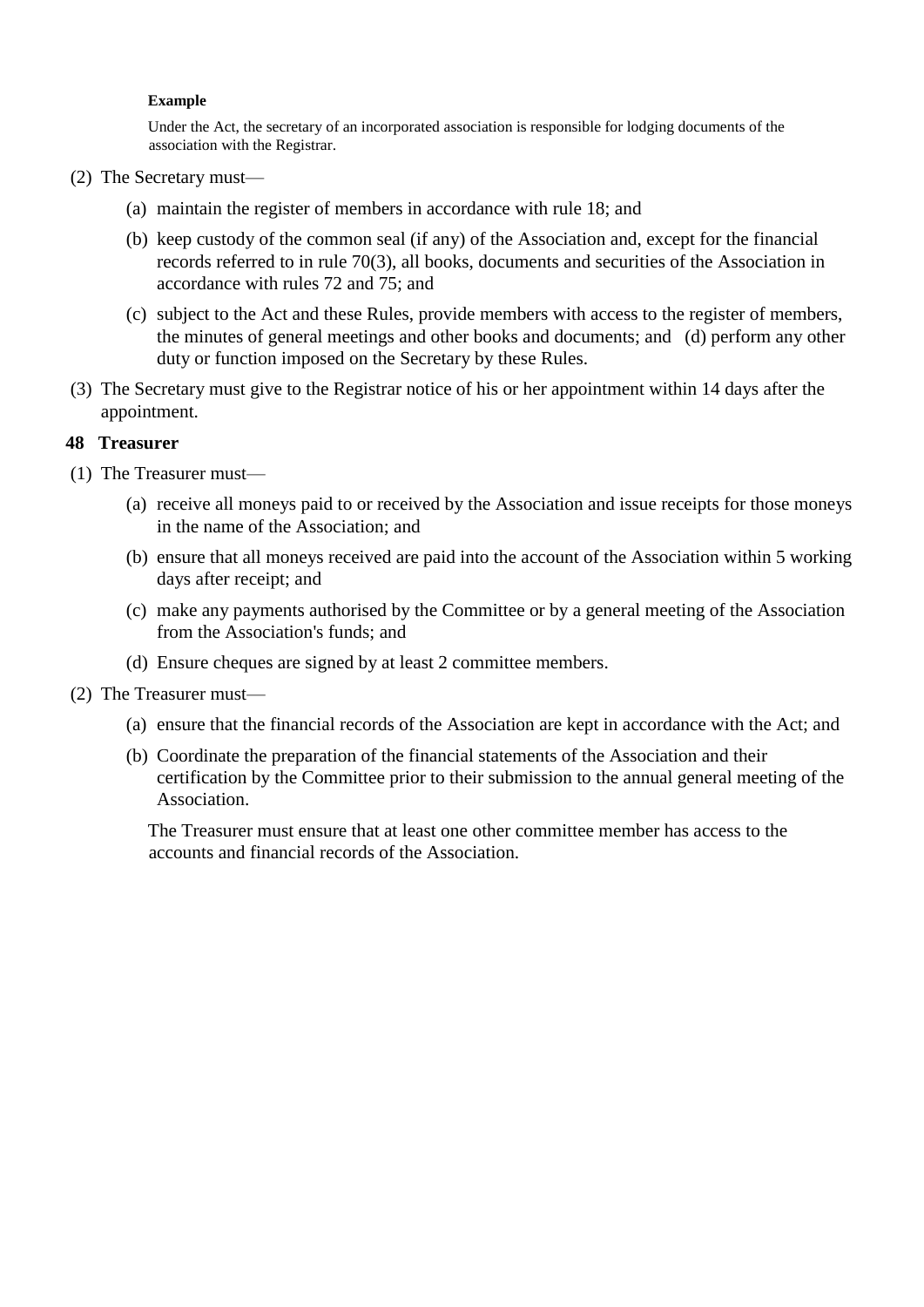### **Division 3—Election of Committee members and tenure of office**

#### **49 Who is eligible to be a Committee member**

A member is eligible to be elected or appointed as a committee member if the member—

- (a) is 18 years or over; and
- (b) Is entitled to vote at a general meeting.

### **50 Positions to be declared vacant**

- (1) This rule applies to—
	- (a) the first annual general meeting of the Association after its incorporation; or
	- (b) Any subsequent annual general meeting of the Association, after the annual report and financial statements of the Association have been received.
- (2) The Chairperson of the meeting must declare all positions on the Committee vacant and hold elections for those positions in accordance with rules 51 to 54.

### **51 Nominations**

- (1) Prior to the election of each position, the Chairperson of the meeting must call for nominations to fill that position.
- (2) An eligible member of the Association may—
	- (a) nominate himself or herself; or
	- (b) With the member's consent, be nominated by another member.
- (3) A member who is nominated for a position and fails to be elected to that position may be nominated for any other position for which an election is yet to be held.

#### **52 Election of President Etc.**

- (1) At the annual general meeting, separate elections must be held for each of the following positions—
	- (a) President;
	- (b) Vice-President;
	- (c) Secretary;
	- (d) Treasurer.
- (2) If only one member is nominated for the position, the Chairperson of the meeting must declare the member elected to the position.
- (3) If more than one member is nominated, a ballot must be held in accordance with rule 54.
- (4) On his or her election, the new President may take over as Chairperson of the meeting.

## **53 Election of ordinary members**

- (1) The annual general meeting must by resolution decide the number of ordinary members of the Committee (if any) it wishes to hold office for the next year.
- (2) A single election may be held to fill all of those positions. If the number of members nominated for the position of ordinary committee member is less than or equal to the number to be elected, the Chairperson of the meeting must declare each of those members to be elected to the position.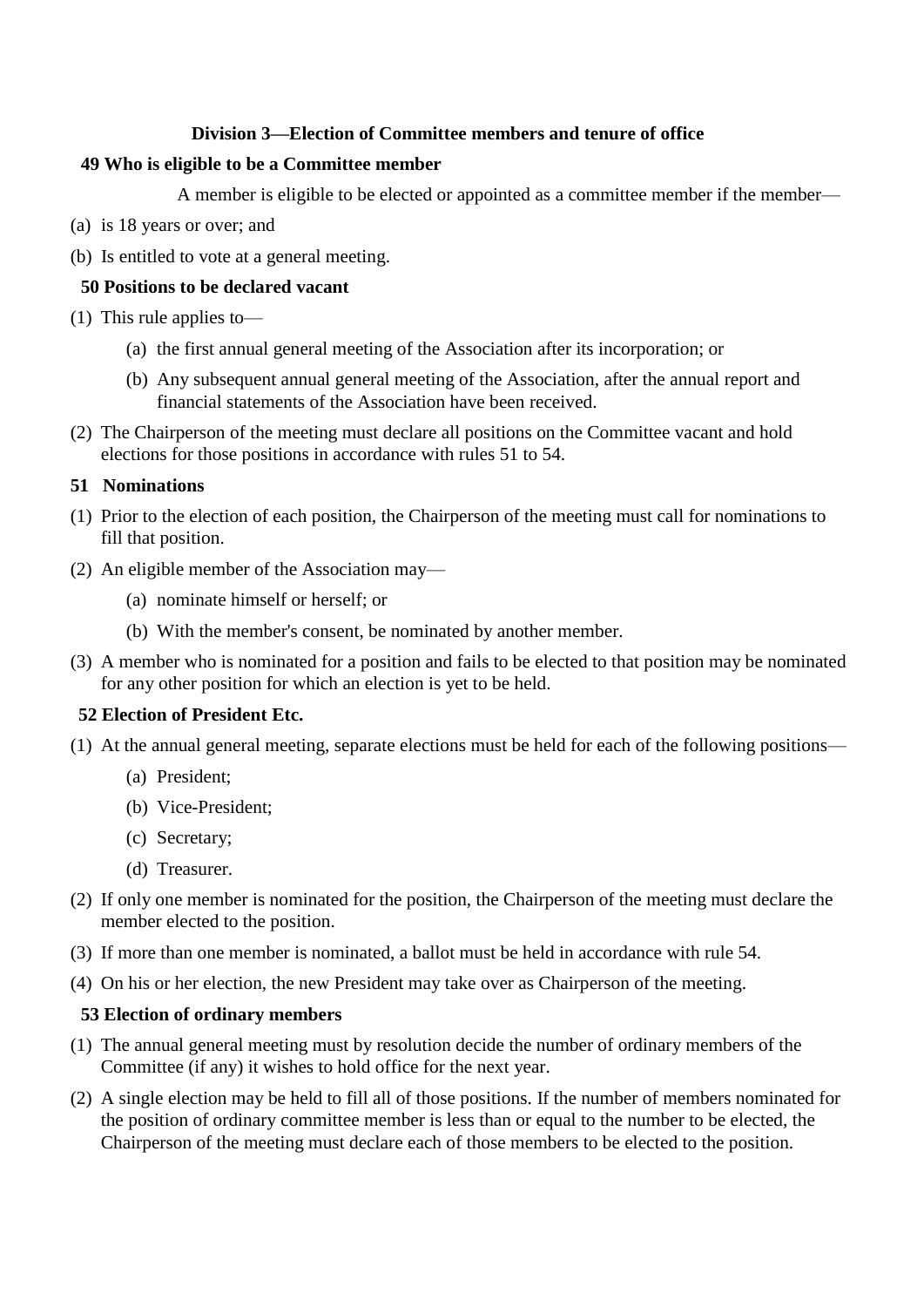(4) If the number of members nominated exceeds the number to be elected, a ballot must be held in accordance with rule 54.

### **54 Ballot**

- (1) If a ballot is required for the election for a position, the Chairperson of the meeting must appoint a member to act as returning officer to conduct the ballot.
- (2) The returning officer must not be a member nominated for the position.
- (3) Before the ballot is taken, each candidate may make a short speech in support of his or her election.
- (4) The election must be by secret ballot.
- (5) The returning officer must give a blank piece of paper to— (a) each member present in person;
	- and (b) each proxy appointed by a member.

#### **Example**

If a member has been appointed the proxy of 5 other members, the member must be given 6 ballot papers one for the member and one each for the other members.

- (6) If the ballot is for a single position, the voter must write on the ballot paper the name of the candidate for whom they wish to vote.
- (7) If the ballot is for more than one position—
	- (a) the voter must write on the ballot paper the name of each candidate for whom they wish to vote;
	- (b) The voter must not write the names of more candidates than the number to be elected.
- (8) Ballot papers that do not comply with sub rule (7)(b) are not to be counted.
- (9) Each ballot paper on which the name of a candidate has been written counts as one vote for that candidate.
- (10) The returning officer must declare elected the candidate or, in the case of an election for more than one position, the candidates who received the most votes.
- (11) If the returning officer is unable to declare the result of an election under sub rule (10) because 2 or more candidates received the same number of votes, the returning officer must—
	- (a) conduct a further election for the position in accordance with sub rules (4) to (10) to decide which of those candidates is to be elected; or
	- (b) With the agreement of those candidates, decide by lot which of them is to be elected.

#### **Examples**

The choice of candidate may be decided by the toss of a coin, drawing straws or drawing a name out of a hat.

# **55 Term of office**

- (1) Subject to sub rule (3) and rule 56, a committee member holds office until the positions of the Committee are declared vacant at the next annual general meeting.
- (2) A committee member may be re-elected.

A general meeting of the Association may—

(a) by special resolution remove a committee member from office; and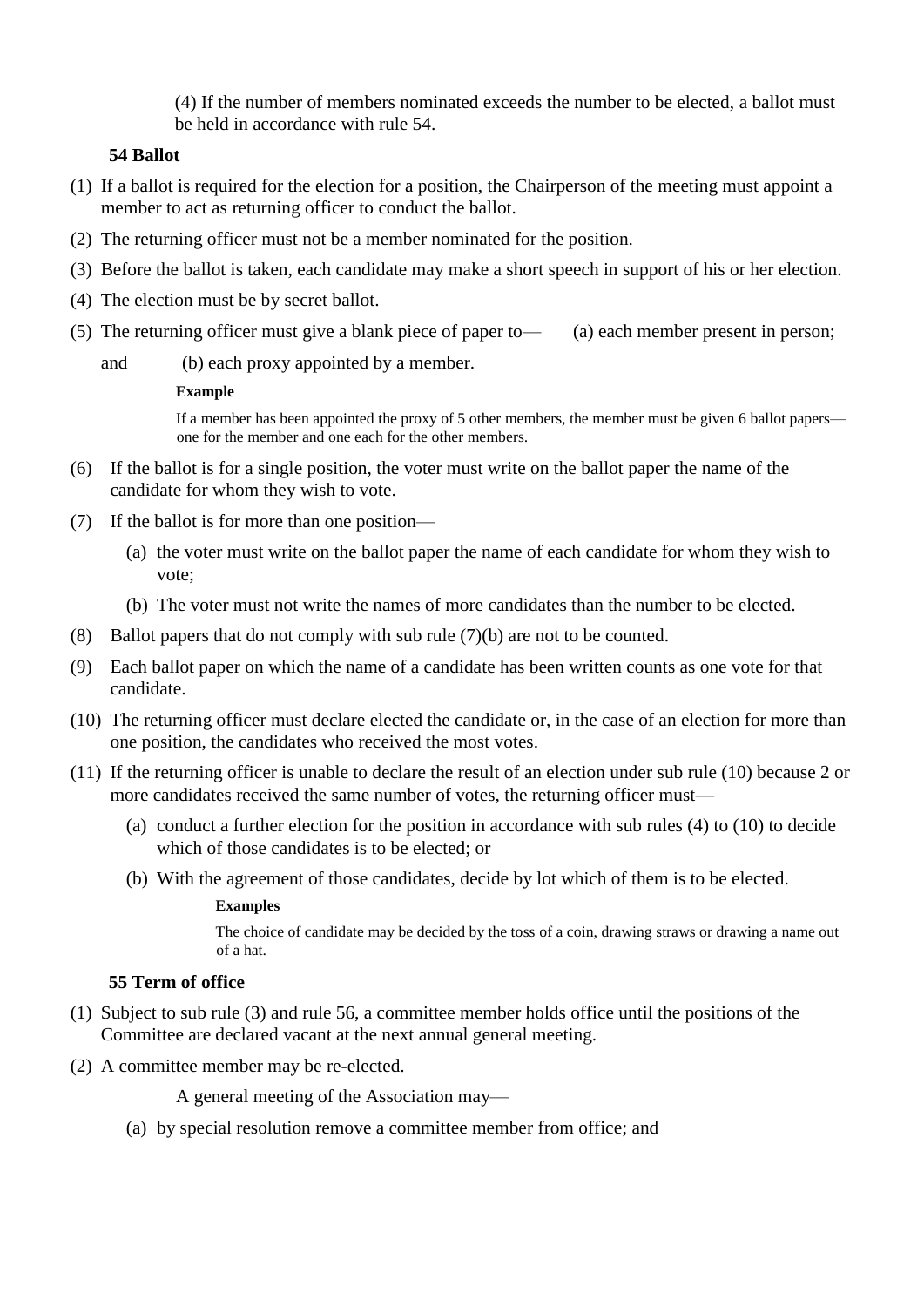- (b) Elect an eligible member of the Association to fill the vacant position in accordance with this Division.
- (4) A member who is the subject of a proposed special resolution under sub rule (3)(a) may make representations in writing to the Secretary or President of the Association (not exceeding a reasonable length) and may request that the representations be provided to the members of the Association.
- (5) The Secretary or the President may give a copy of the representations to each member of the Association or, if they are not so given, the member may require that they be read out at the meeting at which the special resolution is to be proposed.

### **56 Vacation of office**

- (1) A committee member may resign from the Committee by written notice addressed to the Committee.
- (2) A person ceases to be a committee member if he or she—
	- (a) ceases to be a member of the Association; or
	- (b) fails to attend 3 consecutive committee meetings (other than special or urgent committee meetings) without leave of absence under rule 67; or
	- (c) Otherwise ceases to be a committee member by operation of section 78 of the Act. **Note**

A Committee member may not hold the office of secretary if they do not reside in Australia.

#### **57 Filling casual vacancies**

- (1) The Committee may appoint an eligible member of the Association to fill a position on the Committee that—
	- (a) has become vacant under rule 56; or
	- (b) Was not filled by election at the last annual general meeting.
- (2) If the position of Secretary becomes vacant, the Committee must appoint a member to the position within 14 days after the vacancy arises.
- (3) Rule 55 applies to any committee member appointed by the Committee under sub rule (1) or (2).
- (4) The Committee may continue to act despite any vacancy in its membership.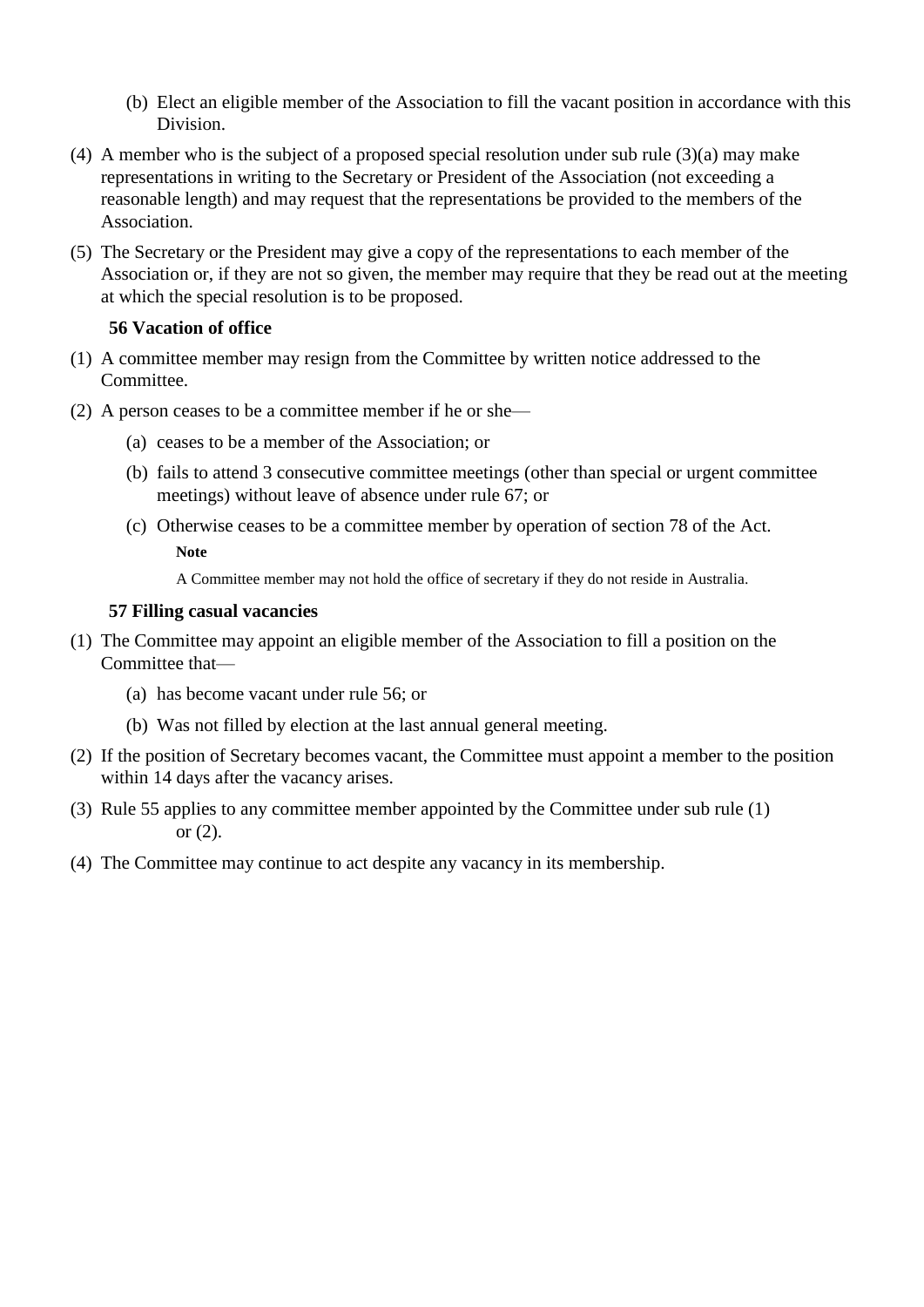# **Division 4—Meetings of Committee**

# **58 Meetings of Committee**

- (1) The Committee must meet at least 4 times in each year at the dates, times and places determined by the Committee.
- (2) The date, time and place of the first committee meeting must be determined by the members of the Committee as soon as practicable after the annual general meeting of the Association at which the members of the Committee were elected.
- (3) Special committee meetings may be convened by the President or by any 4 members of the Committee.

# **59 Notice of meetings**

- (1) Notice of each committee meeting must be given to each committee member no later than 7 days before the date of the meeting.
- (2) Notice may be given of more than one committee meeting at the same time.
- (3) The notice must state the date, time and place of the meeting.
- (4) If a special committee meeting is convened, the notice must include the general nature of the business to be conducted.
- (5) The only business that may be conducted at the meeting is the business for which the meeting is convened.

# **60 Urgent meetings**

- (1) In cases of urgency, a meeting can be held without notice being given in accordance with rule 59 provided that as much notice as practicable is given to each committee member by the quickest means practicable.
- (2) Any resolution made at the meeting must be passed by an absolute majority of the Committee.
- (3) The only business that may be conducted at an urgent meeting is the business for which the meeting is convened.

# **61 Procedure and order of business**

- (1) The procedure to be followed at a meeting of a Committee must be determined from time to time by the Committee.
- (2) The order of business may be determined by the members present at the meeting.

# **62 Use of technology**

- (1) A committee member who is not physically present at a committee meeting may participate in the meeting by the use of technology that allows that committee member and the committee members present at the meeting to clearly and simultaneously communicate with each other.
- (2) For the purposes of this Part, a committee member participating in a committee meeting as permitted under sub rule (1) is taken to be present at the meeting and, if the member votes at the meeting, is taken to have voted in person.

# **63 Quorum**

- (1) No business may be conducted at a Committee meeting unless a quorum is present.
- (2) The quorum for a committee meeting is the presence (in person or as allowed under rule 62) of a majority of the committee members holding office.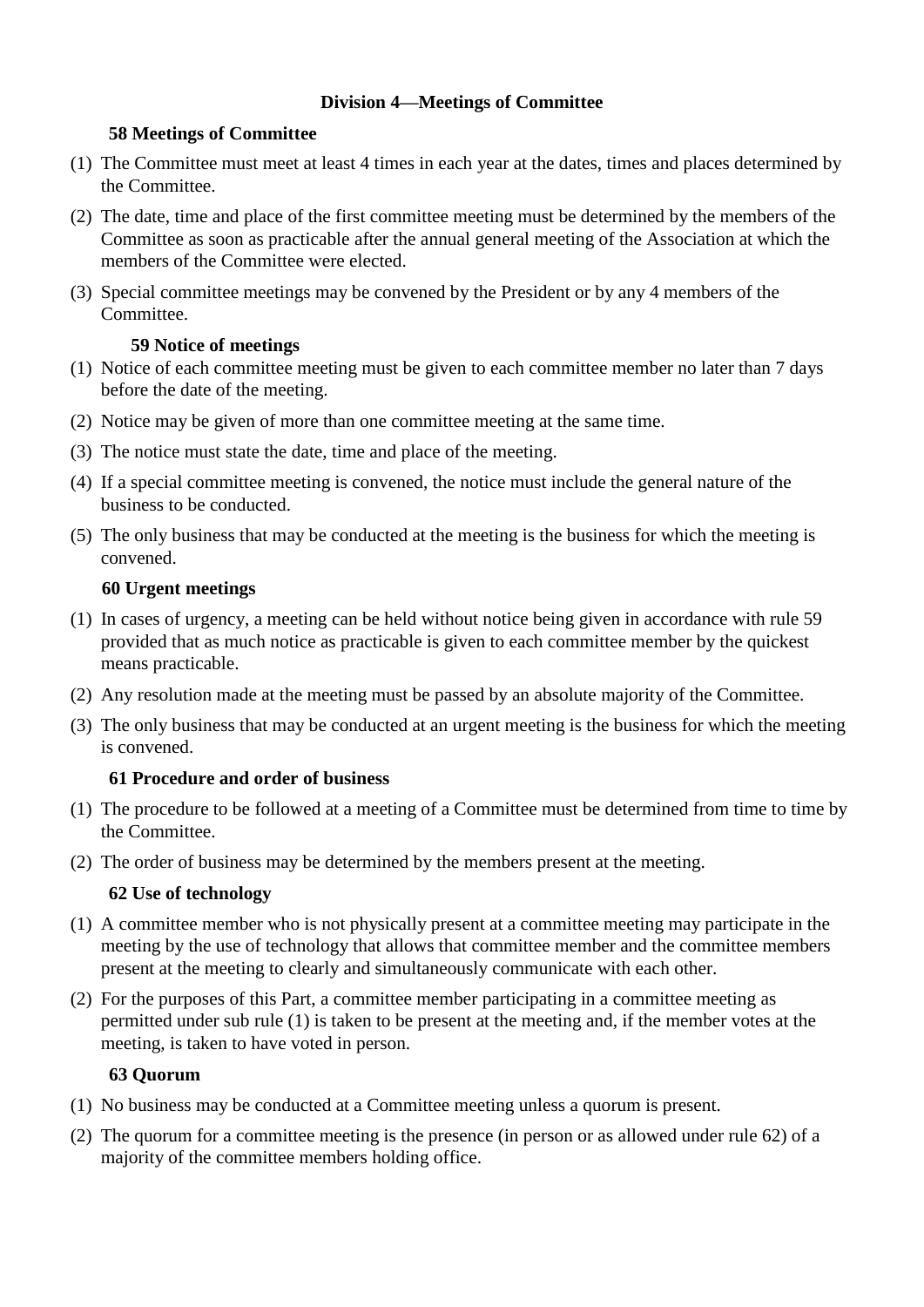- (3) If a quorum is not present within 30 minutes after the notified commencement time of a committee meeting—
	- (a) in the case of a special meeting—the meeting lapses;
	- (b) In any other case—the meeting must be adjourned to a date no later than 14 days after the adjournment and notice of the time, date and place to which the meeting is adjourned must be given in accordance with rule 59.

### **64 Voting**

- (1) On any question arising at a committee meeting, each committee member present at the meeting has one vote.
- (2) A motion is carried if a majority of committee members present at the meeting vote in favour of the motion.
- (3) Sub rule (2) does not apply to any motion or question which is required by these Rules to be passed by an absolute majority of the Committee.
- (4) If votes are divided equally on a question, the Chairperson of the meeting has a second or casting vote.
- (5) Voting by proxy is not permitted.

### **65 Conflict of interest**

- (1) A committee member who has a material personal interest in a matter being considered at a committee meeting must disclose the nature and extent of that interest to the Committee.
- (2) The member—

(a) Must not be present while the matter is being considered at the meeting; and (b) must

not vote on the matter.

#### **Note**

Under section 81(3) of the Act, if there are insufficient committee members to form a quorum because a member who has a material personal interest is disqualified from voting on a matter, a general meeting may be called to deal with the matter.

- (3) This rule does not apply to a material personal interest—
- (a) that exists only because the member belongs to a class of persons for whose benefit the Association is established; or
- (b) That the member has in common with all, or a substantial proportion of, the members of the Association.

#### **66 Minutes of meeting**

- (1) The Committee must ensure that minutes are taken and kept of each committee meeting.
- (2) The minutes must record the following—
	- (a) the names of the members in attendance at the meeting;
	- (b) the business considered at the meeting;
	- (c) Any resolution on which a vote is taken and the result of the vote; (d) any material personal interest disclosed under rule 65.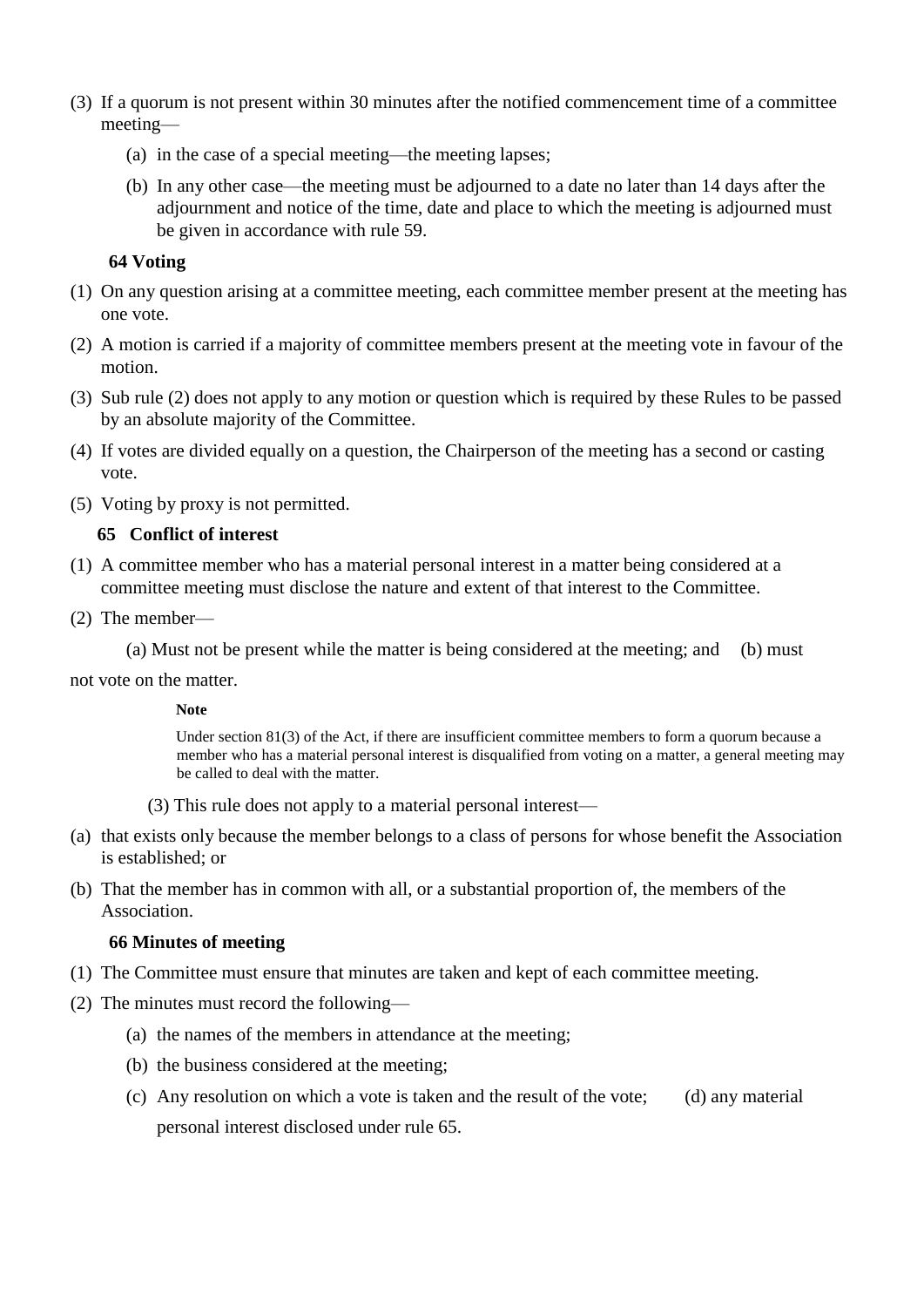### **67 Leave of absence**

- (1) The Committee may grant a committee member leave of absence from committee meetings for a period not exceeding 3 months.
- (2) The Committee must not grant leave of absence retrospectively unless it is satisfied that it was not feasible for the committee member to seek the leave in advance.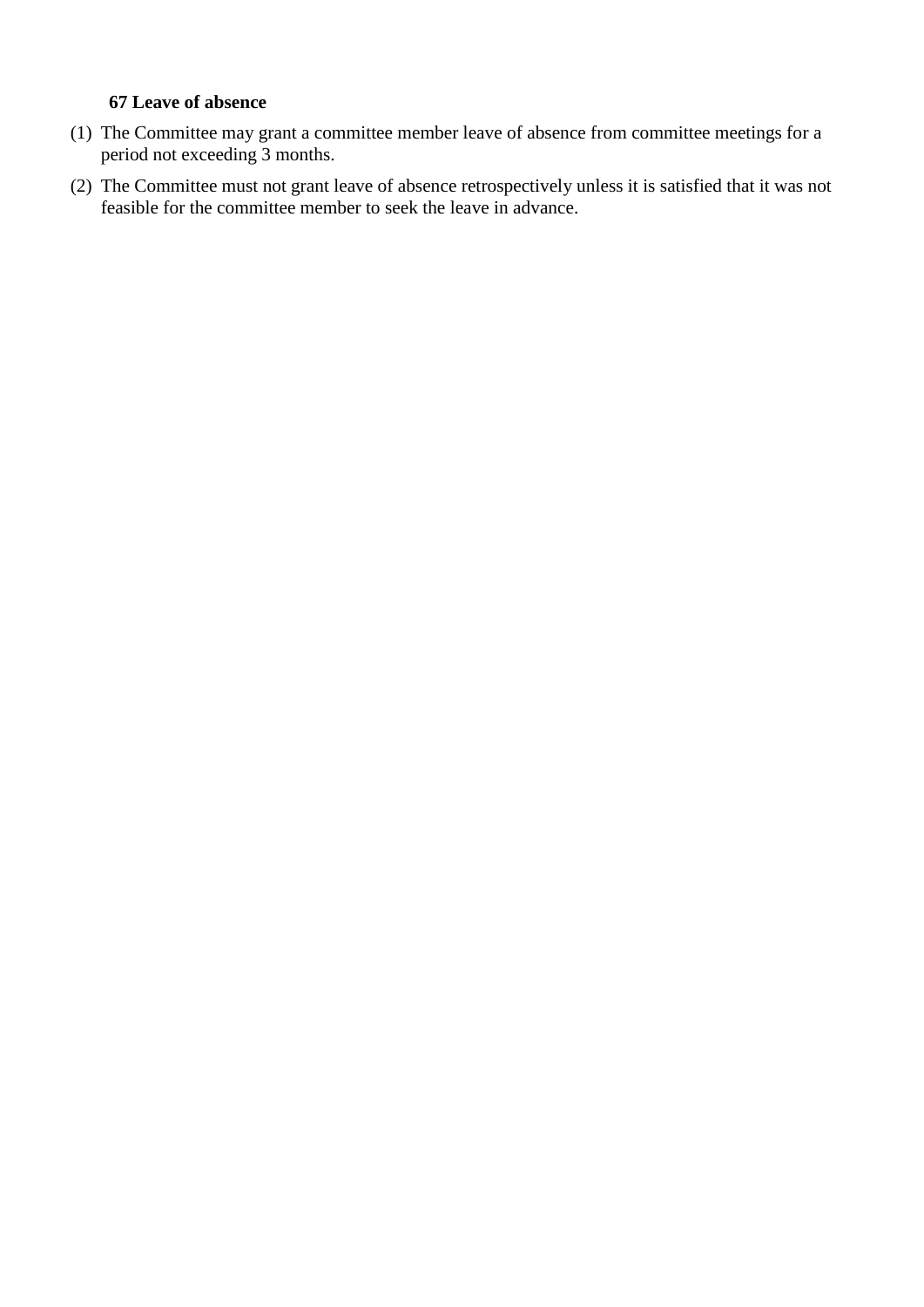### **PART 6—FINANCIAL MATTERS**

### **68 Source of funds**

The funds of the Association may be derived from joining fees, annual subscriptions, donations, fund-raising activities, grants, interest and any other sources approved by the Committee.

# **69 Management of funds**

- (1) The Association must open an account with a financial institution from which all expenditure of the Association is made and into which all of the Association's revenue is deposited.
- (2) Subject to any restrictions imposed by a general meeting of the Association, the Committee may approve expenditure on behalf of the Association.
- (3) The Committee may authorise the Treasurer to expend funds on behalf of the Association (including by electronic funds transfer) up to a specified limit without requiring approval from the Committee for each item on which the funds are expended.
- (4) All cheques, drafts, bills of exchange, promissory notes and other negotiable instruments must be signed by 2 committee members.
- (5) All funds of the Association must be deposited into the financial account of the Association no later than 5 working days after receipt.
- (6) With the approval of the Committee, the Treasurer may maintain a cash float provided that all money paid from or paid into the float is accurately recorded at the time of the transaction.

### **70 Financial records**

- (1) The Association must keep financial records that—
	- (a) Correctly record and explain its transactions, financial position and performance; and

(b) enable financial statements to be prepared as required by the Act.

- (2) The Association must retain the financial records for 7 years after the transactions covered by the records are completed.
- (3) The Treasurer must keep in his or her custody, or under his or her control—
	- (a) the financial records for the current financial year; and
	- (b) Any other financial records as authorised by the Committee.

#### **71 Financial statements**

- (1) For each financial year, the Committee must ensure that the requirements under the Act relating to the financial statements of the Association are met.
- (2) Without limiting sub rule (1), those requirements include—
	- (a) the preparation of the financial statements;
	- (b) if required, the review or auditing of the financial statements;
	- (c) the certification of the financial statements by the Committee;
	- (d) the submission of the financial statements to the annual general meeting of the Association;
	- (e) The lodgement with the Registrar of the financial statements and accompanying reports, certificates, statements and fee.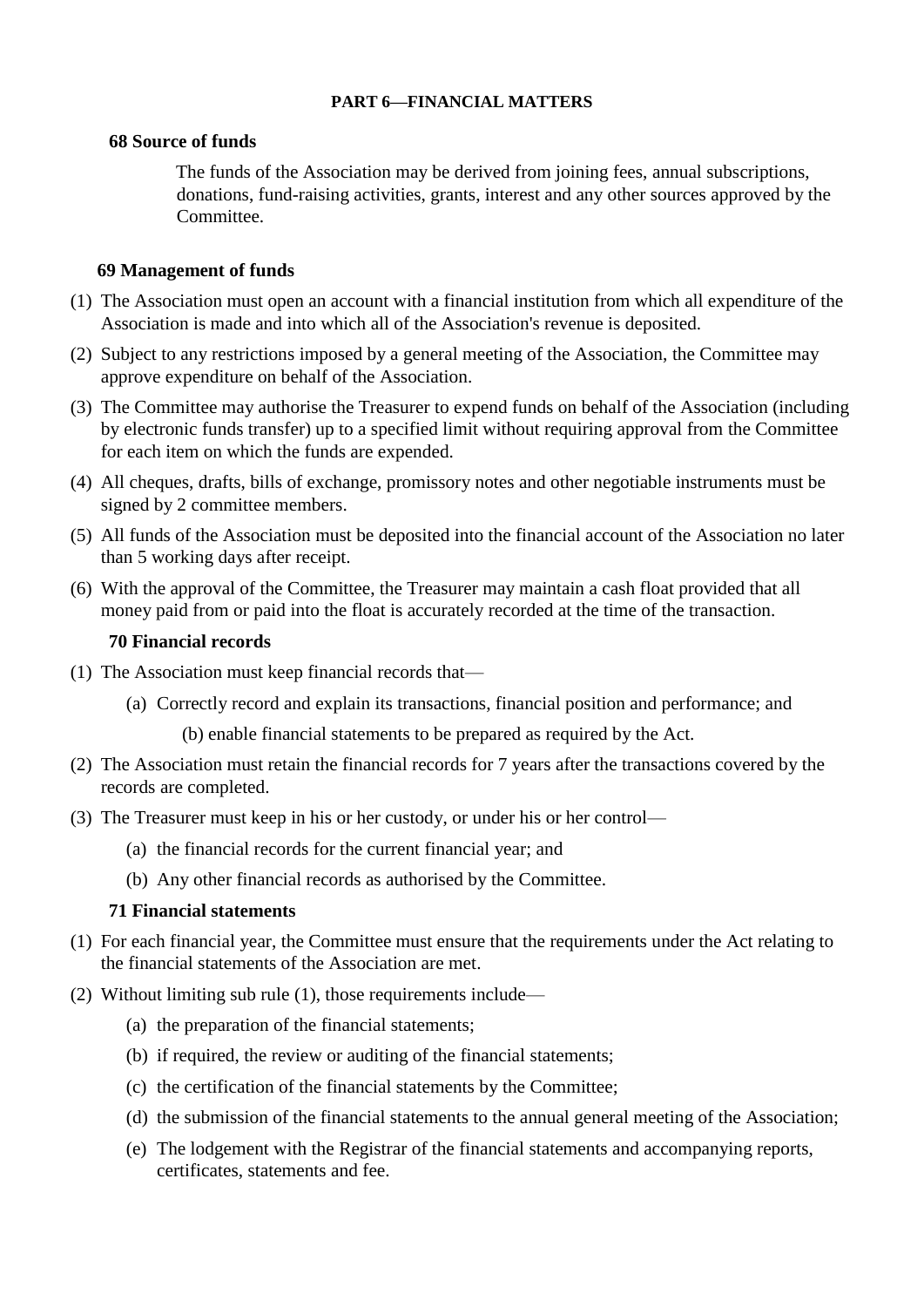### **PART 7—GENERAL MATTERS**

### **72 Common seal**

- (1) The Association may have a common seal.
- (2) If the Association has a common seal—
	- (a) the name of the Association must appear in legible characters on the common seal;
	- (b) a document may only be sealed with the common seal by the authority of the Committee and the sealing must be witnessed by the signatures of two committee members;
	- (c) The common seal must be kept in the custody of the Secretary.

## **73 Registered address**

The registered address of the Association is—

- (a) the address determined from time to time by resolution of the Committee; or
- (b) If the Committee has not determined an address to be the registered address— the postal address of the Secretary.

### **74 Notice requirements**

- (1) Any notice required to be given to a member or a committee member under these Rules may be given—
	- (a) by handing the notice to the member personally; or
	- (b) by sending it by post to the member at the address recorded for the member on the register of members; or
	- (c) By email or facsimile transmission.
- (2) Sub rule (1) does not apply to notice given under rule 60.
- (3) Any notice required to be given to the Association or the Committee may be given—
	- (a) by handing the notice to a member of the Committee; or
	- (b) by sending the notice by post to the registered address; or
	- (c) by leaving the notice at the registered address; or
	- (d) if the Committee determines that it is appropriate in the circumstances—
		- (i) by email to the email address of the Association or the Secretary; or
		- (ii) by facsimile transmission to the facsimile number of the Association.

#### **75 Custody and inspection of books and records**

(1) Members may on request inspect free of charge—

- (a) the register of members;
- (b) the minutes of general meetings;
- (c) Subject to sub rule (2), the financial records, books, securities and any other relevant document of the Association, including minutes of Committee meetings.

#### **Note**

See note following rule 18 for details of access to the register of members.